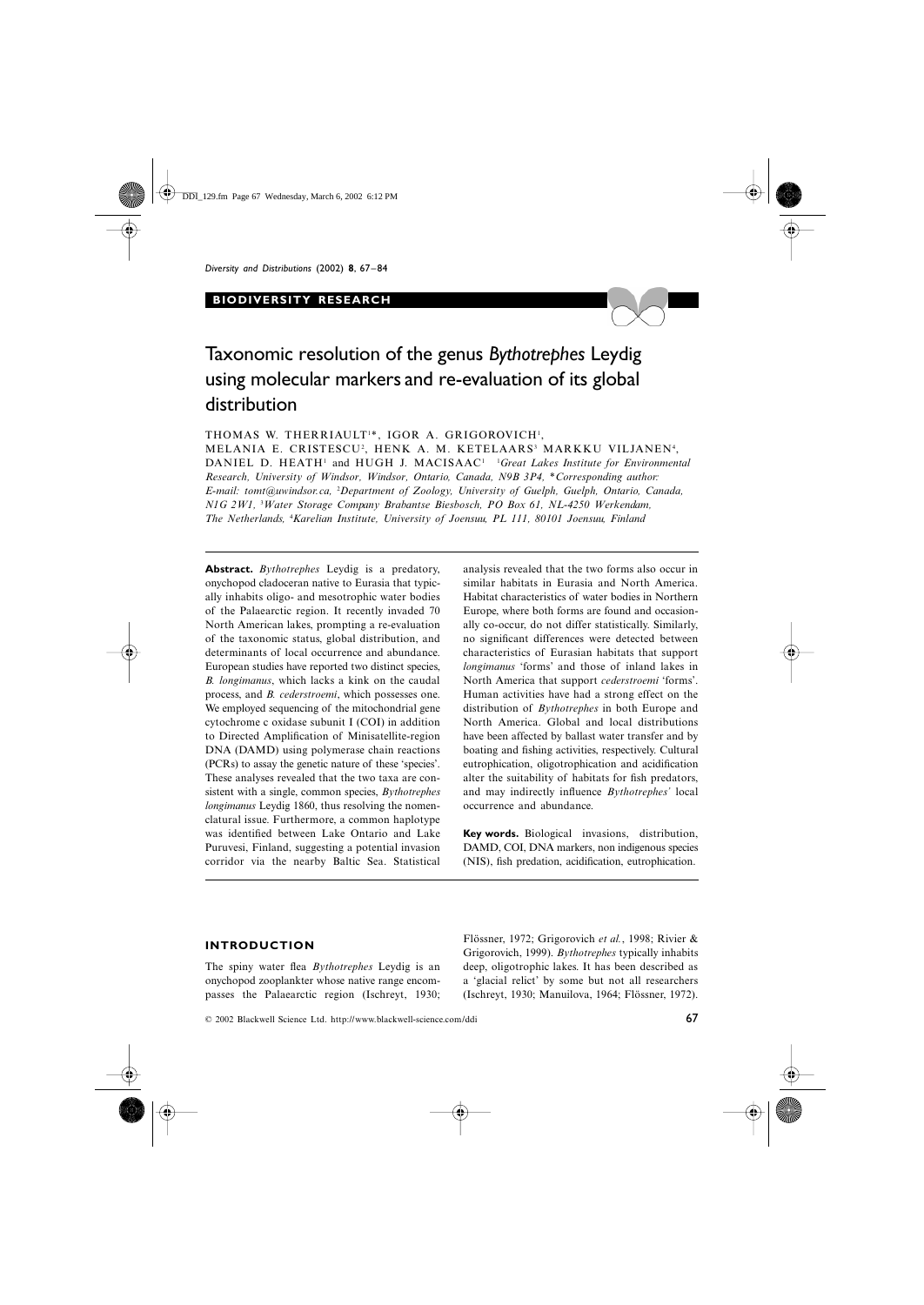*Bythotrephes* had a much broader geographical range during glacial and postglacial times, although subsequent climatic changes have restricted its natural distribution (Rylov, 1921; Manuilova, 1964). Human-mediated activities in recent times have largely supplanted natural changes in distribution. For example, Grigorovich *et al*. (1998) and Rivier & Grigorovich (1999) emphasized the importance of human-mediated dispersal in shaping the current range of this genus in the Commonwealth of Independent States (CIS; former USSR). Recent work in North America also has implicated human dispersal vectors to inland lakes from the Great Lakes (Borbely, 2001).

*Bythotrephes* is an important component of many aquatic food webs. It preferentially feeds on small-bodied zooplankters. Also, it feeds on phytoplankton including diatoms, green algae and peridineans (Flössner, 2000). *Bythotrephes* predation can prevent mid-summer increases of some herbivorous, crustacean zooplankton (Patalas, 1954; Bosselmann, 1974; Bürgi & Egli, 1984; Ketelaars & van Breemen, 1993; Yan & Pawson, 1997; Hoffman *et al.*, 2001). In turn, fish predation may affect *Bythotrephes'* abundance and reproductive phenology, particularly in lakes where populations exhibit vertical partitioning (e.g. Plankensteiner, 1992; Yan *et al.*, 2001). In shallow lakes lacking fish, *Bythotrephes* can reach maximum densities of 125 individuals m–3 (Vekhov, 1987), although densities are typically much lower in systems with fish predators (Svärdson, 1976; Vekhov, 1982). Also, fish predation may influence and limit morphological variation within populations of *Bythotrephes*. For example, variation in the abundance of different forms of *B. longimanus* in Russian waterbodies has been attributed to the presence of fish that selectively feed on *Bythotrephes*, sometimes eliminating it from zooplankton communities (Vekhov, 1987).

*Bythotrephes* was first observed in North America in Lake Ontario in 1982 (Johannsson *et al.*, 1991). This invasion is likely to have resulted from ballast water discharge by a transoceanic ship, the origin of which was likely to be the Baltic Sea near the port of St Petersburg, Russia (Sprules *et al.*, 1990; Berg *et al.*, 2002). It has since spread to all of the other Great Lakes and to at least 64 inland water bodies in Ontario, Michigan, Ohio and Minnesota (Sprules *et al.*, 1990; Johannsson *et al.*, 1991; Yan *et al.*, 1992; MacIsaac *et al.*, 2000; Borbely, 2001; Appendix 1). *Bythotrephes* also has an extensive invasion history in western and eastern Europe (Ketelaars & van Breemen, 1993; Ketelaars & Gille, 1994; Grigorovich *et al.*, 1998).

Relatively few studies have used abiotic or biotic factors to assess large-scale distributional patterns for *Bythotrephes*. Grigorovich *et al*. (1998) and Rivier & Grigorovich (1999) reported factors that influenced *Bythotrephes* in the CIS, while MacIsaac *et al*. (2000) utilized physical, chemical and biological parameters of European habitats that either supported or lacked *Bythotrephes* to forecast its distribution in Ontario. However, it remains unclear whether dispersal limitation or regional and local factors, including limnological variables or fish predation, is more important in determining its distribution at multiple spatial scales.

One problem in the determination of the global distribution of *Bythotrephes* is uncertainty regarding the number of species contained within the genus. Researchers in Europe have reported at least two morphologically distinct species, *B. longimanus* and *B. cederstroemi* (Mordukhai-Boltovskoi & Rivier, 1987; Grigorovich *et al.*, 1998). The taxonomic status of these 'forms' is confounded by variability in anatomical structures and body dimensions (Mordukhai-Boltovskaya, 1959; Zozulya & Mordukhai-Boltovskoi, 1975, 1977; Zozulya, 1977; Mordukhai-Boltovskoi & Rivier, 1987; Evans, 1988; reviewed in Grigorovich *et al.*, 1998). Berg & Garton (1994) and Berg *et al*. (2002) noted that allozyme variation among sympatric populations of *B. longimanus* and *B. cederstroemi* was often less pronounced than that among allopatric populations of either species, suggesting the existence of only a single genetic species, *B. longimanus*. Also, Weider (1991) found low genetic variability among Great Lakes' populations of *B. cederstroemi* using allozyme analyses. However, allozyme studies are based on protein sequences, and owing to multiple coding patterns, species-based variation in DNA sequences might not be detected. This limitation can be overcome through use of Directed Amplification of Minisatellite-region DNA (DAMD) analysis. This approach uses a variable number of tandem repeats (VNTRs) as primers to amplify fragments of genomic DNA that show little variation within a species but considerable variation between species (e.g. Heath *et al.*, 1993). Recently, Cristescu *et al*. (2001) used mitochondrial gene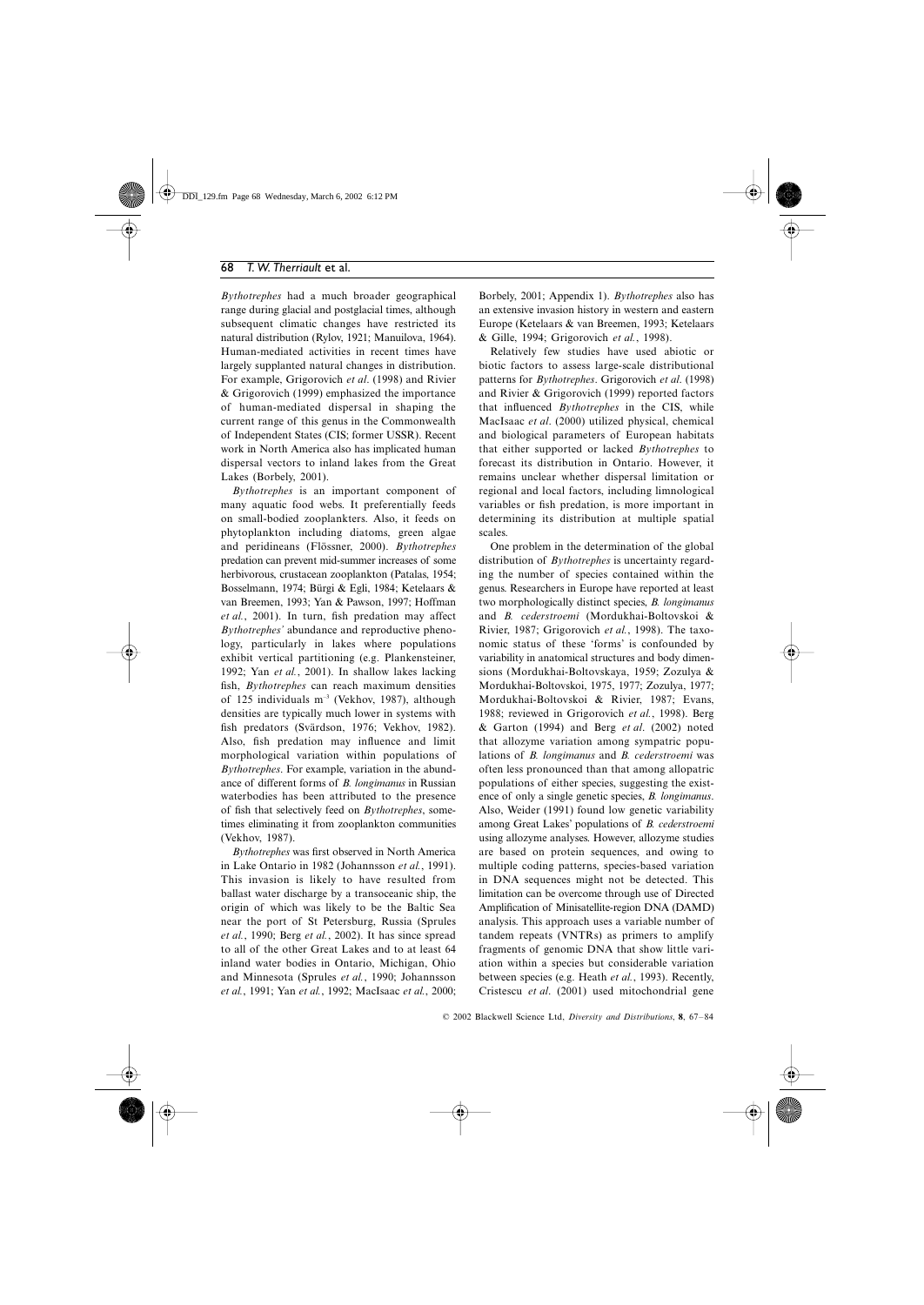sequencing to determine divergence between the confamiliar genera *Bythotrephes* and *Cercopagis*. This approach also is suitable for quantifying the divergence, if any, between *longimanus* and *cederstroemi* 'forms'.

Records of *Bythotrephes* are scattered and incomplete for regions of continental Asia and Europe and the British Isles. In this study, we report an updated distribution of *Bythotrephes* and provide possible mechanisms to explain observed distributional patterns. We also assess relationships among abiotic variables and distributions of *longimanus* and *cederstroemi* 'forms' in regions of Europe where they co-occur, and between European and North American populations. Furthermore, we explore the potential influences of biotic variables on the distribution of *Bythotrephes*. In order to determine whether morphological variation within the genus is genetically based, we employ both mitochondrial gene sequencing and DAMD methodology to assess populations of *longimanus* and *cederstroemi*.

## **METHODS AND MATERIALS**

## **Geographical and physicochemical database**

A database was created from an extensive literature search for reported occurrences of *Bythotrephes* in Eurasia. Whenever possible, information was obtained for lake name, country of location, lake area and volume. A second search was conducted using lake name and country of location to collect basic physicochemical data including temperature, dissolved oxygen and nutrient (N, P) concentrations, and lake trophic status if these data were not available in the literature that reported *Bythotrephes* occurrence. Lake name, location and citation data are provided in Appendix 1.

In order to test whether *longimanus* and *cederstroemi* 'forms' inhabit different types of waterbodies, we tested abiotic conditions of lakes, classified by the presence of *Bythotrephes*, using nonparametric tests including Kruskal–Wallis and Median test. This method was employed to ensure that outlier values inherent in a data set collected from multiple sources and times did not unduly influence statistical outcomes. Nonparametric tests are less sensitive to the impact of single outlier values than are comparable parametric tests (Zar, 1984). Lakes reported to contain different *Bythotrephes* subspecies were classified at the species level.

## **Collection, identification and morphology of** *Bythotrephes*

*Bythotrephes* were collected within its native range from Lake Puruvesi, Finland, by vertical hauls of a 450-µm plankton net on 2 August 2000 and 2 August 2001. Additional collections were made from locations outside *Bythotrephes'* native range, including the lower Volga River, Russia (27 July 2000), Lake Tyson, Canada (25 July 2000), and the St Clair River, Canada (September 1998). Specimens used for genetic sequencing were collected from Finland (Lake Puruvesi), Canada (Lakes Ontario and Simcoe), the Netherlands (Petrusplaat, near Dordrecht), Germany (Selenter See and Post See), and Russia (Volgograd Reservoir). Collections were made using standard plankton nets (253–450 µm mesh) and preserved in 95% ethanol to preserve DNA for genetic analyses. Individual *Bythotrephes* were separated from other plankton using light microscopy.

Measurements of several historically employed structures were made for taxonomic identifications (e.g. caudal process length, distance between articular spines II and III, length of articular spine III, ratio of the distance between articular spines II and III to abdominal length, and ratio of articular spine III length to the diameter of the caudal process) following Grigorovich *et al*. (2000).

Traditional taxonomic classification of *Bythotrephes* depends on a series of instar- and sexspecific characteristics (Manuilova, 1964; Zozulya & Mordukhai-Boltovskoi, 1975; Mordukhai-Boltovskoi & Rivier, 1987). Because instar III parthenogenetic females dominated all samples, we limited our analyses to these individuals. Morphology of the caudal process is the most prominent distinguishing factor in the genus (Martin & Cash-Clark, 1995). However, the taxonomic utility of this structure is limited due to extensive ontogenetic, seasonal and geographical variability (Mordukhai-Boltovskaya, 1959; Zozulya, 1977; Mordukhai-Boltovskoi & Rivier, 1987; Yurista, 1992; Burkhardt, 1994; Ketelaars *et al.*, 1995). We used the ratio of the distance between articular spines II and III to abdominal length, and the ratio of the length of articular spine III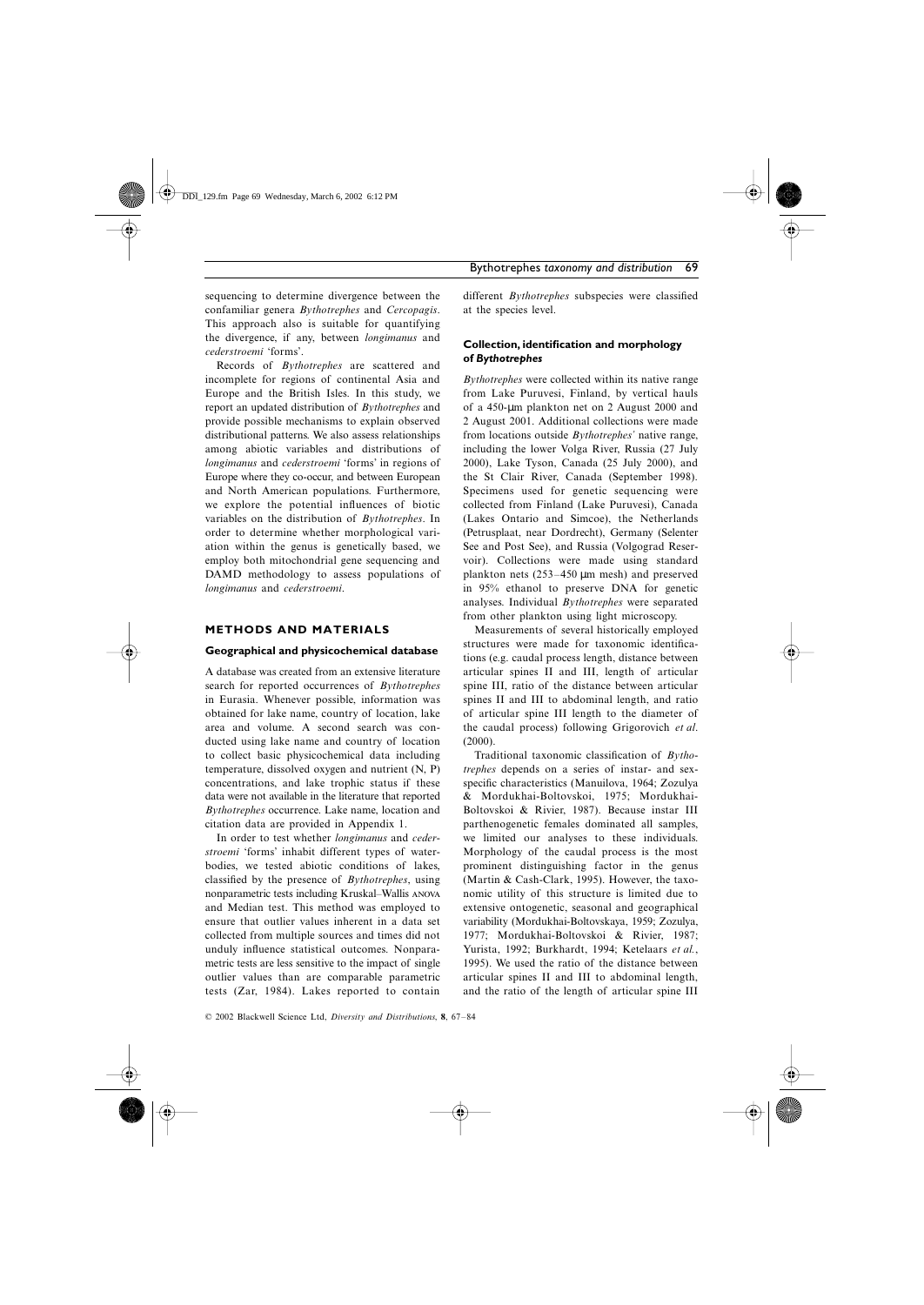

**Fig. 1** Instar *II* parthenogenetic females of (A) *Bythotrephes longimanus* from Lake Puruvesi, Finland, (B) *Bythotrephes cederstroemi connectens* from the Volga River, Russia, and (C) *Bythotrephes cederstroemi* from Lake Puruvesi, Finland. Within this genus, local 'varieties' have been described (see Rivier, 1998), providing further evidence of polymorphism within *Bythotrephes*.

to the diameter of the caudal process, to further characterize populations. Morphological differences between *longimanus* and *cederstroemi* 'forms' were assessed using either ANOVA or ANCOVA.

The ratio of the length of thoracopod I to total body length, also used previously in assessments of *Bythotrephes* taxonomy (Manuilova, 1964), was variable for instar III parthenogenetic females within each population and therefore did not permit discrimination between 'forms'  $(F_{1,14} =$ 0.01,  $P = 0.923$ ). An additional index, consisting of the ratio of the caudal process length to total body length, also was incapable of discriminating between 'forms'  $(F_{1,14} = 0.26, P = 0.619)$ .

Based upon traditional taxonomic characteristics, we identified the 'forms' *B. longimanus* Leydig 1860, *B. cederstroemi* Schoedler 1863, and *B. cederstroemi connectens* Lilljeborg 1900 (Fig. 1). The *cederstroemi* 'form' was easily distinguished from the *longimanus* 'form' owing to its possession of a longer caudal process with a mid-length kink (Fig. 1A,C). Martin & Cash-Clark (1995) recognized a transitional form, *B. cederstroemi connectens*, which possesses a variably reduced kink (Fig. 1B). Variability in the shape (bent to straight) and amount of serration (two fields of anteriorly pointed spines to individual posteriorly directed spine-like scales) in the kink on the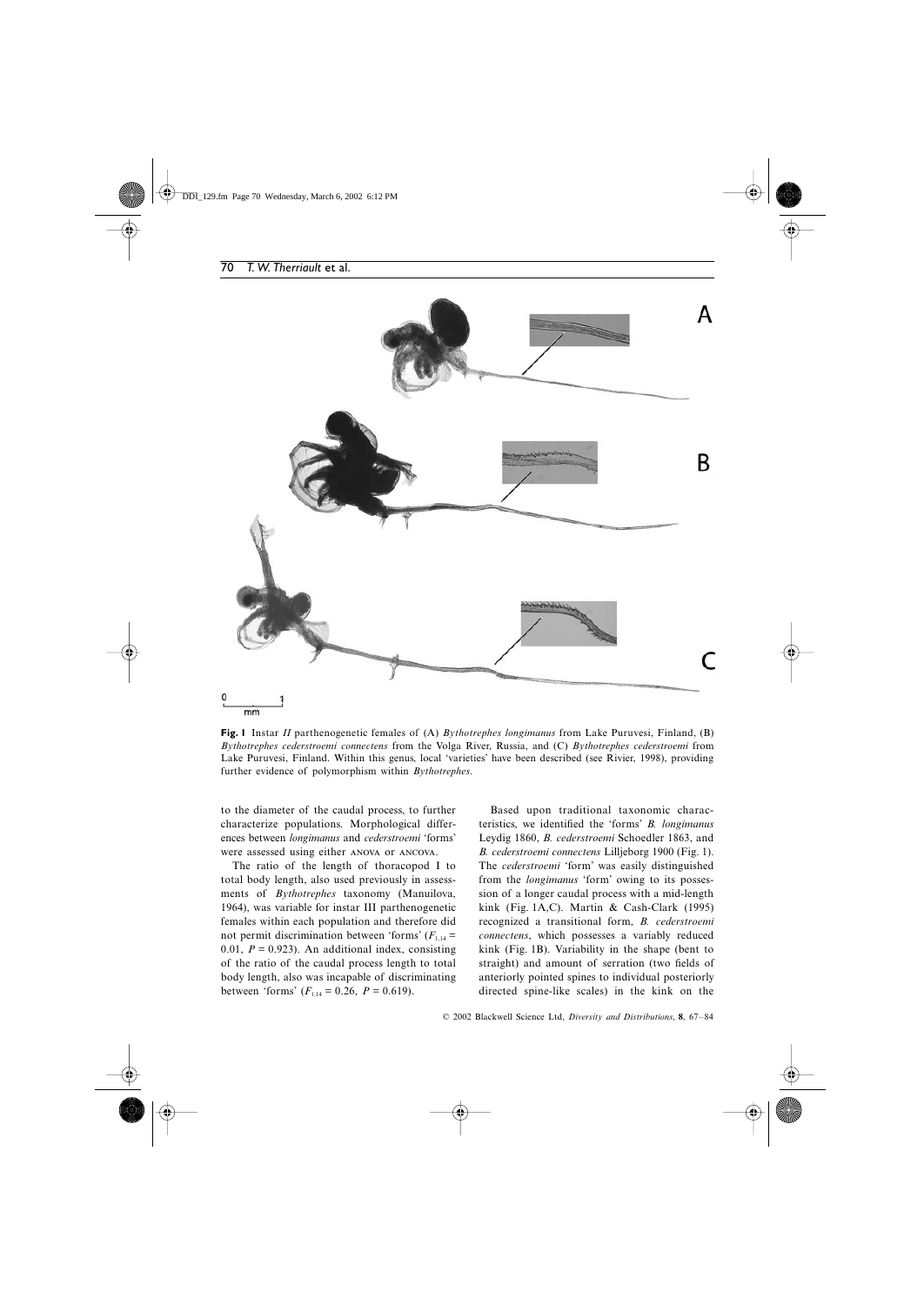caudal process of *B. cederstroemi connectens* has been well documented (Mordukhai-Boltovskaya, 1959).

Differences in morphological features were used to confirm the identity of *longimanus* and *cederstroemi* 'forms'. The *cederstroemi* 'form', including *B. cederstroemi connectens*, differed significantly from the *longimanus* 'form' with respect to caudal process length  $(F_{1,14} = 18.23)$ ,  $P = 0.001$ , distance between articular spines II and III ( $F_{1,10} = 8.81$ ,  $P = 0.014$ ), and length of articular spine III ( $F_{1,10} = 9.41$ ,  $P = 0.012$ ); in all cases, these features were longer in the *cederstroemi* 'form' (caudal process length: 4.14 mm vs. 6.90 mm; distance between articular spines II and III: 0.257 mm vs. 0.916 mm; and length of articular spine III: 0.086 mm vs. 0.394 mm). These results did not change when abdominal length and diameter of the caudal process were used as covariates (ANCOVA,  $P < 0.02$ ). Finally, the articular spines on the caudal process were typically bent anteriorly in the *cederstroemi* 'form' but were almost straight or bent posteriorly in the *longimanus* 'form' (Fig. 1).

## **Genetic procedures**

DNA was extracted from whole individuals of *Bythotrephes* using a modified salt–precipitation protocol (Devlin *et al.*, 1991) or a Wizard Genomic DNA Purification Kit (Promega) based on similar principles. DNA also was extracted from *Cercopagis pengoi* — another invader of the Great Lakes — collected from Lake Ontario, and used as an out-group for genetic analyses. Extracted genomic DNA was used as template DNA in minisatellite repeat primed polymerase chain reactions (PCR), as described in Heath *et al*. (1993). Each reaction used one synthetic oligonucleotide designed from minisatellite repeat core sequence (see Heath *et al.*, 1993) as a primer (NVB-3 = 5′- GGT GAA GCA NAG GTG-3′; or YNZ-22 = 5′-CTC TGG GTG TCG TGC-3′). The balance of the PCR was double-distilled water, manufacturesupplied PCR buffer,  $MgCl<sub>2</sub>$ , dNTPs, and Taq DNA polymerase (Heath *et al.*, 1993). Reactions were run using a touchdown approach with the first 5 cycles decreasing 1 °C per cycle from a 51 °C annealing temperature followed by 35 cycles at a 46 °C annealing temperature (60 s). We also used a 72 °C extension cycle (90 s) and a 94 °C denaturing cycle (60 s) in a PTC-225 Programmable

Thermal Controller (MJ Research, Inc.). PCR products were run on 2% agarose gels for 2–4 h at 80–100 V and visualized using UV-transillumination of ethidium bromide-stained gels. Photographs were stored as digitized images for subsequent analyses. Based on the total number of bands analysed (shared or not shared among 'species') a clustering tree was generated using TFPGA software (Miller, 1997). We used Unweighted Pair Group Method based on Arithmetic Means (UPGMA) clustering to measure the similarity between *longimanus* and *cederstroemi* 'forms', with *Cercopagis pengoi* used as an out-group in the analyses.

Phylogenies also were constructed using the mitochondrial gene cytochrome c oxidase subunit I (COI). We used standard DNA amplification and sequencing procedures provided in Cristescu *et al*. (2001) using the primer pair LCO1490 and HCO2198 (Folmer *et al.*, 1994) to amplify a 658 base pair fragment of the COI gene. Bi-directional sequencing was used only when ambiguous sites were encountered. Sequences were aligned using Sequencher (Gene Codes Corporation). was used to determine phylogenetic relationships among 'forms'. All sequences obtained in this study have been submitted to GenBank. Accession numbers for *Cercopagis pengoi* are AF 320013 (Black Sea) and AF 320014 (Caspian Sea). Accession numbers for *Bythotrephes* are AF 435122 (Lake Simcoe, Lake Ontario, and Lake Puruvesi), AF 435123 (Lake Puruvesi), AF 435124 (Post See), AF 435125 (Post See), AF 435126 (Selenter See), AF 435127 (Selenter See), AF 435128 (Petrusplaat/Dordrecht), AF 435129 (Volgograd Reservoir), AF 435130 (Volgograd Reservoir), and AF 435131 (Volgograd Reservoir).

## **RESULTS**

## **Geographical distribution of** *Bythotrephes*

The contemporary global distribution of *Bythotrephes* extends throughout the Holarctic region and includes the British Isles, mainland and northern Europe, Asia and the Great Lakes region of North America. This distribution includes regions to which it is native and others to which it has been introduced. Recent invasions have been well documented, particularly for North America (MacIsaac *et al.*, 2000; Berg *et al.*, 2002), Belgium and the Netherlands (Ketelaars & van Breemen,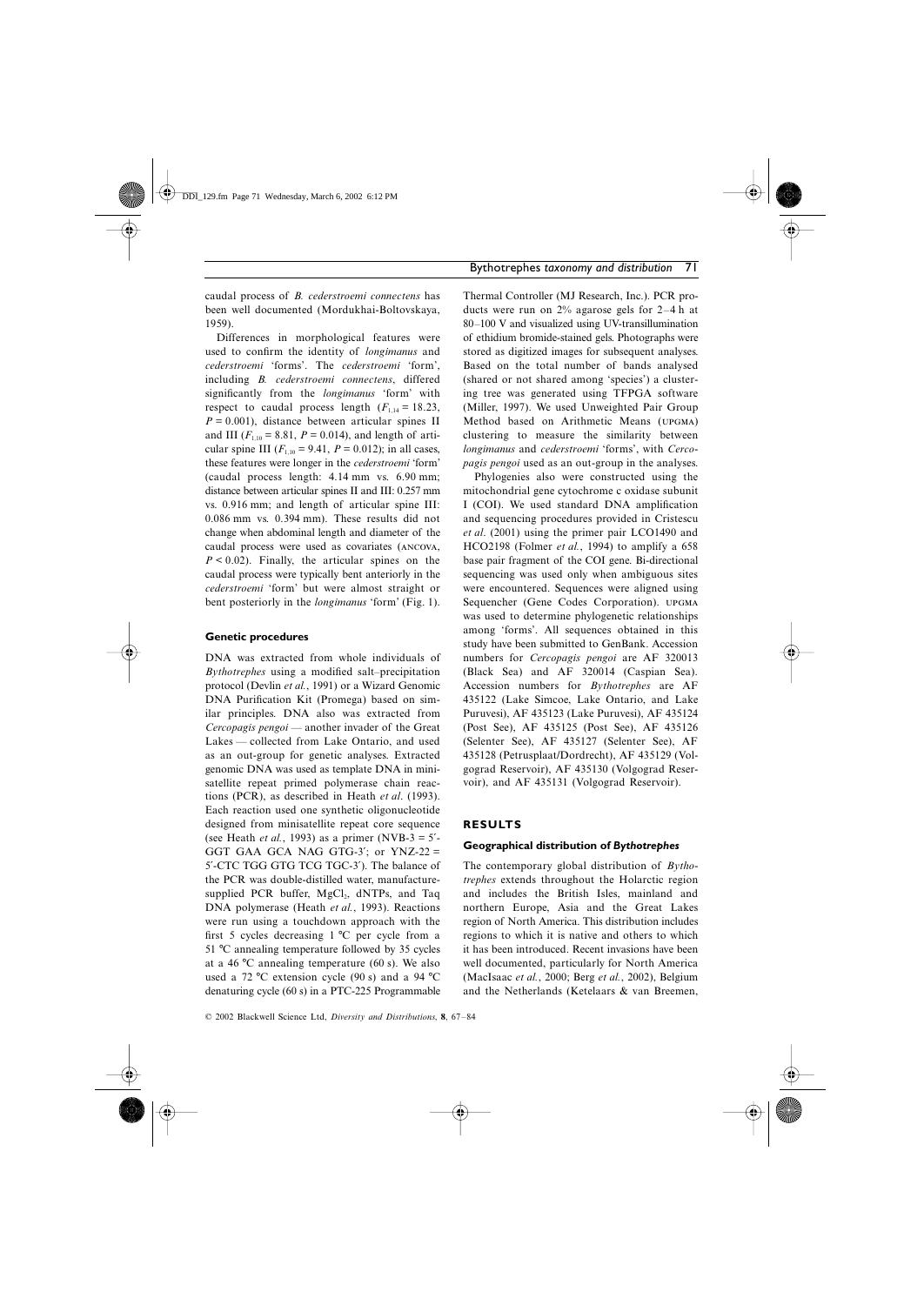

**Fig. 2** Biogeographical distribution of *Bythotrephes* in Eurasia.

1993; Ketelaars & Gille, 1994). However, available historical information from Eurasia is insufficient to discriminate whether these populations are native or introduced.

*Bythotrephes* has an extensive distribution in northern Europe (Fig. 2). In Ireland, it has been observed in at least 21 waterbodies (Appendix 1), including Lough Neagh (Northern Ireland) the largest body of freshwater in the British Isles. Also, *B. longimanus* is a common component of most plankton communities throughout the English Lake District (Goulden, 1964; Harmsworth, 1967; Macan, 1970). In Norway, *B. longimanus* has been reported primarily in the south-western part of the country. Recently, *Bythotrephes* has been identified in at least 385 Norwegian waterbodies (B. Walseng, personal communication). Six of the identified water bodies that currently support *Bythotrephes* are impoundments, suggesting that human activities have created suitable environments for the survival of this species. Additional evidence supports the contention that human activities influence its occurrence in this region. For example, Lake Mjøsa, recently reclaimed from a hypereutrophic state, now supports *Bythotrephes* (Næsje *et al.*, 1987; Rognerud & Kjellberg, 1990). Likewise, it now occurs in Lille Lungegårdsvann, a reclaimed lagoon that has experienced significant limnological change (Lysebo, 1995). In Sweden, *B. longimanus* has been reported from many waterbodies in the south-eastern part of the

country, as well as from those along the western border with Norway. Both 'forms' have been reported to co-occur only in Lake Vänern, the country's largest lake (Svärdson, 1976; Nilsson, 1979). Both forms are, however, widely reported from lakes in Finland (J. Sarvala, pers. comm.) and most lakes reported to support *B. cederstroemi* also contain *B. longimanus*.

The distribution of *Bythotrephes* in continental Europe shows a distinct pattern of zonation, with major belts of occurrence in northern and southern regions of the continent (Fig. 2). For example, *B. longimanus* is found commonly in the lake districts of northern Poland and northern Germany, as well as in Denmark, the Netherlands and Belgium (Appendix 1). In both of the latter countries, it is a non-indigenous species (NIS) that likely was transported from north-eastern locations via commercial ships (Ketelaars & van Breemen, 1993; Ketelaars & Gille, 1994). In southern Europe, *B. longimanus* occurs in lakes throughout the foothills of the Alps in northern Italy, Austria and Switzerland (Appendix 1). It also has been reported farther south and east in Caucasian alpine lakes of Georgia (Kasymov, 1972), Armenia (Behning, 1941; Kasymov, 1972) and Turkey (Mordukhai-Boltovskoi & Rivier, 1987).

The Eurasian distribution of *Bythotrephes* is extensive but patchy, ranging throughout countries of the former Soviet Union and into China (Fig. 2). The greatest concentration of waterbodies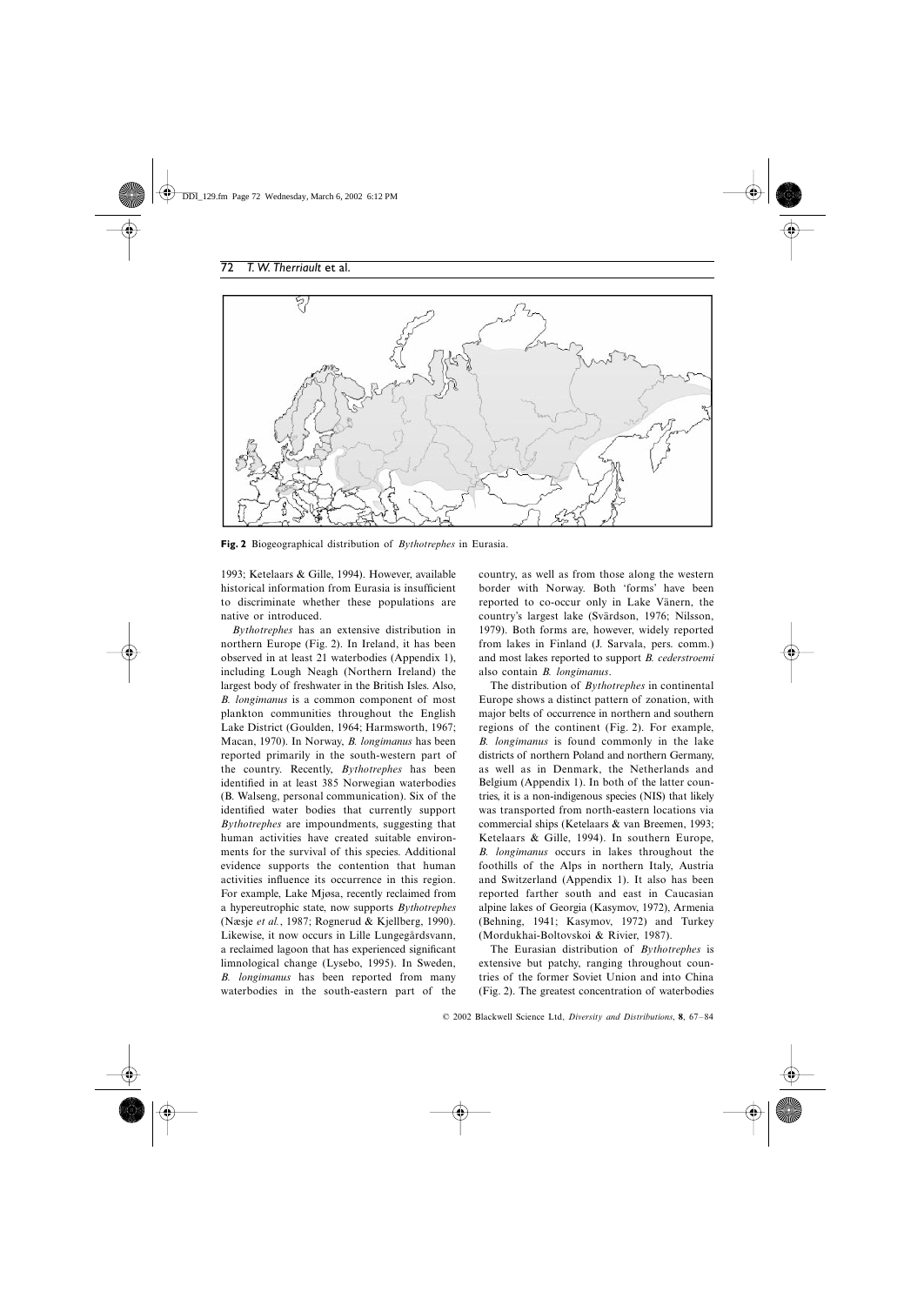populated by *Bythotrephes* is in north-western Russia, extending from the Finnish border to the Arctic. Both 'forms' have been reported from all longitudes of Russia, including the Anadyr River drainage on the Pacific coast. *Bythotrephes* also occurs in shallow ponds in the Arctic region (Vekhov, 1981, 1982, 1987). In eastern Europe, its occurrence is associated with large river systems (e.g. Dnieper, Don and Volga Rivers) that directly or indirectly connect to the Caspian or Black-Azov Seas. In cool-temperate and subarctic Europe, *Bythotrephes* is located either in the north and associated with large rivers flowing from the south (e.g. Pechora) or with waterbodies located between large river drainages (e.g. Ob and Yenisei). *Bythotrephes* has a patchy north–south distribution in Kazakhstan and south-western Siberia (western Asia) but is frequently associated with river drainages (Tseeb, 1940; Zhadin & Gerd, 1961; Lezin, 1982).

In Eurasia, *Bythotrephes* has been reported from 40°N to 70°N. Its current North American distribution is considerably more confined, ranging from 40°N to 49°N. It is unlikely that its northern distribution in North America will increase appreciably, as human dispersal vectors operate primarily along east–west rather than north–south axes (Borbely, 2001). Natural dispersal vectors such as migrating waterfowl could operate on a north–south axis but are not believed to be as important as human dispersal vectors in determining range expansion for *Bythotrephes*. The rate of new invasions in Ontario is accelerating, a consequence of local diffusive dispersal and longdistance 'jump' dispersal (Borbely, 2001). Recent reports of *Bythotrephes* invasions in Belgium and the Netherlands indicate that range expansion is not confined to North America (e.g. Ketelaars & Gille, 1994).

## *Bythotrephes'* **occurrence in relation to physicochemical properties**

Abiotic conditions of waterbodies that support *B. longimanus* and *B. cederstroemi* were explored to determine whether these 'forms' occur in different types of habitats. Because the former 'form' has been reported from a much larger geographical area than the latter (Fig. 2), we excluded European waterbodies from countries where only one 'form' — typically *longimanus* — has been reported (i.e. we considered only lakes in regions where

'forms' co-occur). Included in our analysis were waterbodies from Estonia, Finland, Kazakhstan, Russia, Sweden and the Ukraine. No significant differences were found between lake types supporting the two 'forms' with respect to lake area  $(\chi^2 = 1.10; d.f. = 1; P = 0.294)$ , volume  $(\chi^2 = 0.14;$ d.f. = 1;  $P = 0.707$ ), or maximum depth ( $\chi^2 = 0.001$ ; d.f.  $= 1$ ;  $P = 0.925$ ). In addition, there were no significant differences in Secchi depth transparency  $(\chi^2 = 0.96; d.f. = 1; P = 0.329)$  or pH  $(\chi^2 = 1.39;$ d.f.  $= 1$ ;  $P = 0.238$ ) between waterbodies that supported *longimanus* and *cederstroemi* 'forms'. However, mean depth differed significantly ( $\chi^2$  = 4.17; d.f. = 1; *P* = 0.041), with the *cederstroemi* 'form' occurring in shallower waterbodies than the *longimanus* 'form'.

As the previous analyses did not include waterbodies that supported both 'forms', the analyses were repeated including these systems. In this case, significant differences were noted between waterbodies supporting one 'form' or both 'forms' only with respect to lake volume ( $\chi^2$  = 9.03; d.f. = 2; *P* = 0.011). Lakes in which the *cederstroemi* 'form' occurred alone tended to have greater volumes than those in which *longimanus* occurred alone or those in which the 'forms' were sympatric.

It is possible that several variables considered together can resolve differences between habitats utilized by *longimanus* or *cederstroemi* 'forms'. A discriminant function analysis was developed using information on lake area, volume, maximum depth and mean depth to elucidate differences between two co-occurring 'forms' in Europe. There was no significant difference between waterbodies that supported the two 'forms' (Wilks' Lambda = 0.88,  $F_{4.46} = 1.61$ ,  $P = 0.188$ ).

Only the *cederstroemi* 'form' is consistently reported in North America (Sprules *et al.*, 1990; Johannsson *et al.*, 1991; Yan *et al.*, 1992; MacIsaac *et al.*, 2000; Berg *et al.*, 2002). Because physicochemical conditions could influence which 'form' occurs within a geographical region, we compared characteristics of European waterbodies in Austria, Belgium, Britain, Byelorussia, Denmark, Germany, Italy, Latvia, Lithuania, Netherlands, Norway, Poland and Switzerland that support only the *longimanus* 'form' with North American systems (Canada, United States) reported to support the *cederstroemi* 'form'. Significant differences were detected between regions with respect to lake area ( $χ² = 5.64$ ; d.f. = 1;  $P = 0.018$ ), volume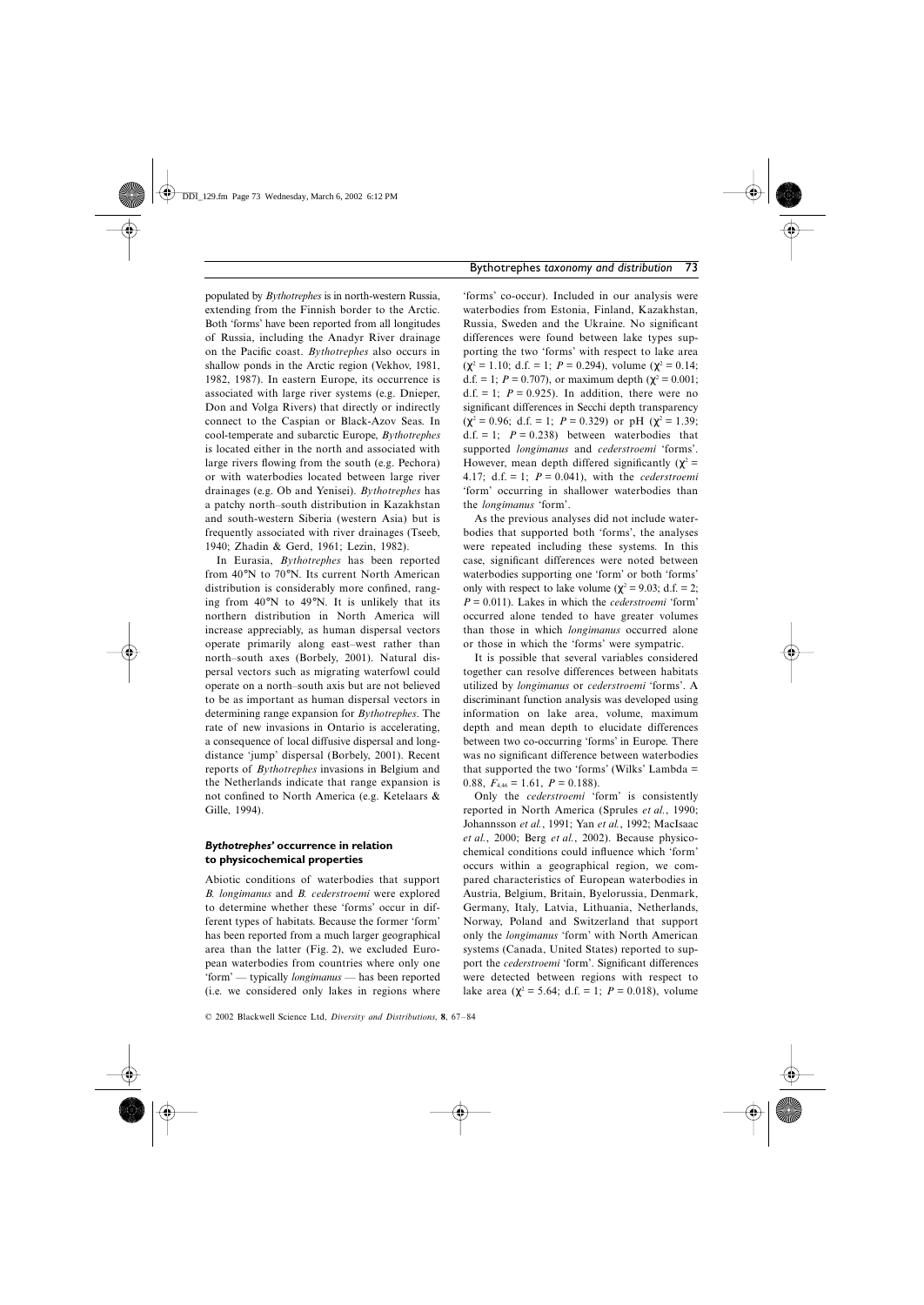

**Fig. 3** Distribution of environmental variables for waterbodies supporting *Bythotrephes* populations in (A) Eurasia and (B) North America.

 $(\chi^2 = 4.57; d.f. = 1; P = 0.032)$  and summer bottom water temperature ( $\chi^2 = 7.43$ ; d.f. = 1; *P* = 0.006). However, no differences were detected between European and North American waterbodies for maximum depth  $(\chi^2 = 3.20; d.f. = 1; P = 0.074)$ , mean depth (χ<sup>2</sup> = 1.30; d.f. = 1; *P* = 0.255), Secchi disk depth  $(\chi^2 = 1.02; d.f. = 1; P = 0.312)$  or pH  $(\chi^2 = 0.01; d.f. = 1; P = 0.918)$ . When each of the five Great Lakes were removed from the analyses, no significant differences were detected between European and North American waterbodies for lake area ( $\chi^2$  = 1.93; d.f. = 1; *P* = 0.165), volume  $(\chi^2 = 2.40; d.f. = 1; P = 0.122)$  or summer bottom water temperature ( $\chi^2 = 2.31$ ; d.f. = 1; *P* = 0.129).

*Bythotrephes* is found in a wide variety of habitats in both Eurasia and North America (Fig. 3). In Eurasia, it is most common in lakes with small to intermediate surface areas, larger volume, intermediate mean and maximum depths, and shallower Secchi depths (Fig. 3A). A similar trend was apparent in North America (Fig. 3B). However, there are noticeable differences in the relative number of habitats that have larger lake surface area and larger volume, a clear influence of the Great Lakes in the North American analysis (Fig. 3B).

#### **Genetic analysis of** *Bythotrephes*

Sequencing of the mitochondrial gene COI showed that the *longimanus* and *cederstroemi* 'forms' represent a single species, *B. longimanus*. The divergence between allopatric populations of *longimanus* and *cederstroemi* 'forms' was less than 0.6% while divergence between *Bythotrephes* and the confamiliar *Cercopagis pengoi* was 26.6% (Cristescu *et al.*, 2001). Furthermore, *longimanus* and *cederstroemi* 'forms' from the Volgograd Reservoir clustered at the same branch of the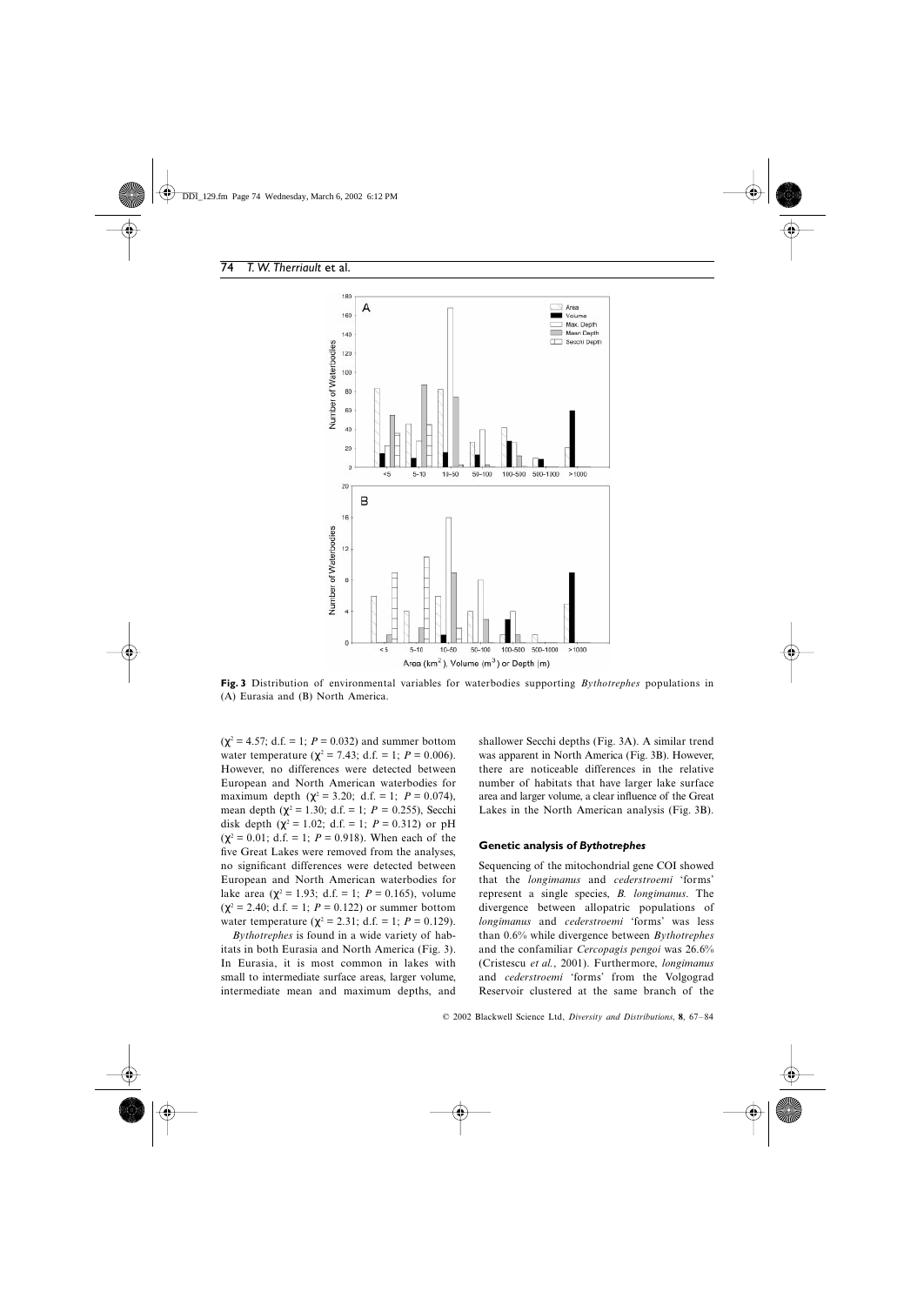

Fig. 4 UPGMA tree based on sequencing of the mitochondrial COI gene showing the divergence between the two 'forms' of *Bythotrephes* (*longimanus* and *cederstroemi*) and *Cercopagis pengoi*, used as an out-group, based on p-distance. Number of individuals sequenced in parentheses.

COI generated tree (Fig. 4). Detailed relationships among *longimanus*, *cederstroemi*, and *C. pengoi*, are shown in Fig. 4. The observed DAMD banding patterns indicate that the *longimanus* and *cederstroemi* 'forms' belong to a single species, *B. longimanus*. Using Nei's (1972) distance based on 14 DAMD generated bands, the distance between *longimanus* and *cederstroemi* 'forms' was 0.000 while that between *Bythotrephes* and *C. pengoi* was 0.442. An example of an observed DAMD banding pattern is shown in Fig. 5 (YNZ-22).

## **DISCUSSION**

Clear differences exist with respect to morphological characteristics of *longimanus* and *cederstroemi* 'forms'. In addition, *Bythotrephes* exhibits morphological variability across both spatial and temporal gradients, variability that has confounded species identity in the genus. However, the genetic analyses reported here indicate that different 'forms' represent a common species, and, according to taxonomic nomenclature rules, the ancestral name of *Bythotrephes longimanus* Leydig, 1860 should allozyme study that determined allopatric variation within each 'form' exceeded that of sympatric populations of the two 'forms' together (Berg *et al.*, 2002). Moreover, breeding and hatching studies conducted in Europe and North America have produced either instar-based 'forms' or some progeny of the other 'form' (Mordukhai-Boltovskaya, 1959; Zozulya, 1977; Yurista, 1992). Interestingly, a common haplotype is found in Lake Ontario and Lake Puruvesi, Finland, providing additional evidence that *Bythotrephes* introductions to the Great Lakes originated from a population in or adjacent to the Baltic Sea. Previous studies suggested the port of St Petersburg, Russia, as the source of the original Great Lakes population (Sprules *et al.*, 1990; Berg *et al.*, 2002). Also of note, sympatric populations of *longimanus* and *cederstroemi* 'forms' exhibited no differentiation (Volgograd Reservoir, Fig. 4), though greater variability was evident in populations from northern Europe and Russia (Fig. 4).

apply. Our findings are consistent with a recent

Yurista (1992) demonstrated that morphological differences exist among *Bythotrephes* individuals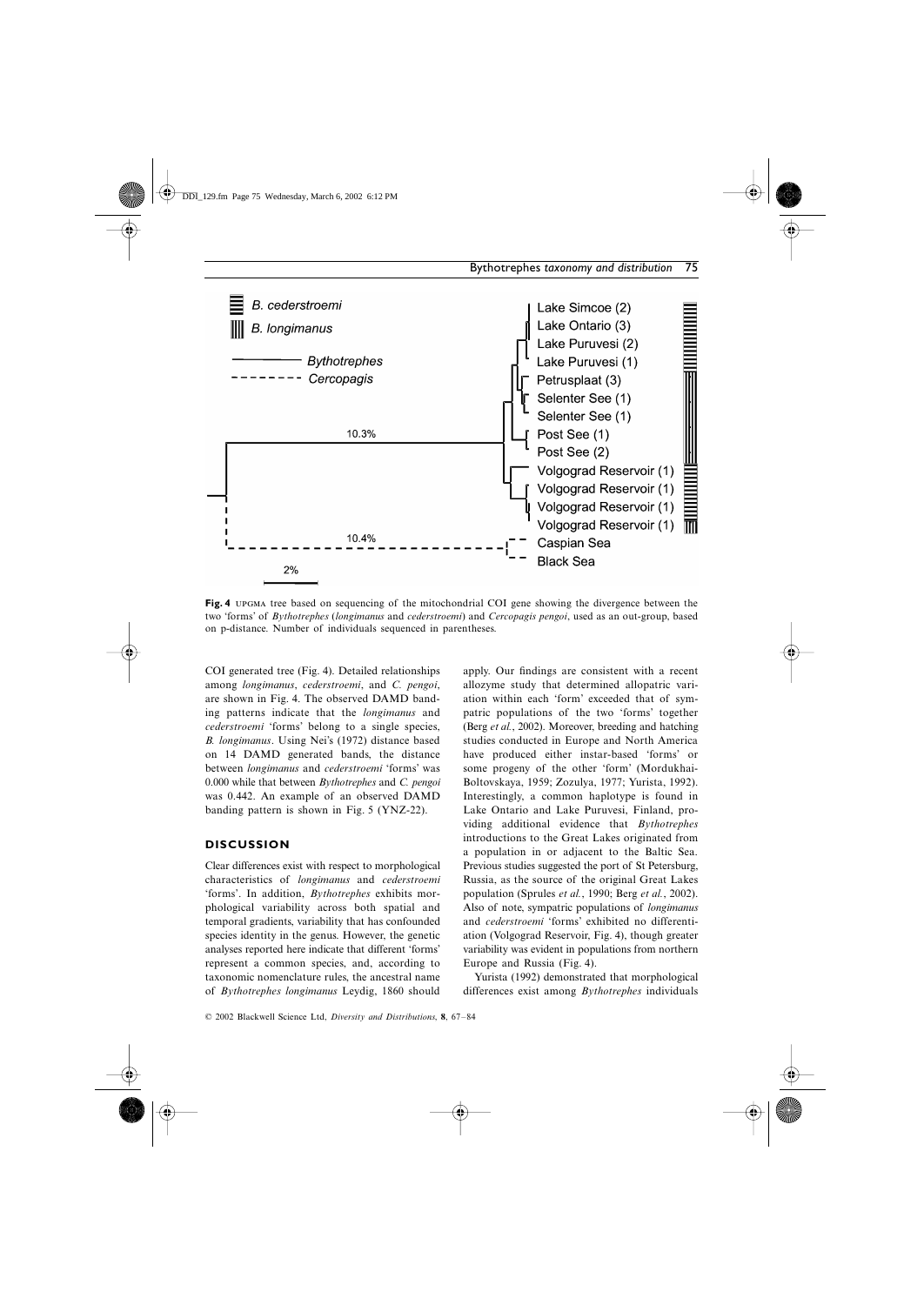

**Fig. 5** Observed banding patterns for both *Bythotrephes* 'forms' using the DAMD primer YNZ-22 for *longimanus* 'form' (B.l.) and the *cederstroemi* 'form'  $(B.c.)$ . A  $1Kb + ladder$  also is shown. Individuals were collected from Lake Puruvesi, Finland in August 2001.

hatched from resting stages and those produced by parthenogenetic reproduction. Likewise, studies of *Cercopagis* revealed that 'forms' assignable to different morphological subgenera do not differ genetically, but rather appear to be the product of sexual vs. parthenogenetic reproduction (Makarewicz *et al.*, 2001). Seasonality also might be important, as Evans (1988) and Rivier & Grigorovich (1999) demonstrated that the *longimanus* 'form' was found in greater abundances during cold-water months (i.e. during spring and autumn), while the *cederstroemi* 'form' dominated during warm-water months. Consequently, morphological variation observed within the genus is neither unique nor temporally stable. However, the mechanism responsible for production of different 'forms' has yet to be deciphered.

Characterization of waterbodies supporting the *longimanus* and *cederstroemi* 'forms' indicated a significant difference among lakes only with respect to mean depth. The lack of differentiation among these basins provides further support for the hypothesis that the two 'forms' represent one species. To the extent that variation was revealed, the *cederstroemi* 'form' was associated with shallower waterbodies (median  $= 6.5$  m) than the *longimanus* 'form' (median = 6.9 m). However, it is unclear whether a difference of this magnitude could contribute to distributional differences among these 'forms'. It is more probable that other variables have a greater influence on 'form' distributions (e.g. primary production or predation pressure).

Few differences in physicochemical conditions were observed between Eurasian locations containing the *longimanus* 'form' and North American locations containing the *cederstroemi* 'form'. This finding also provides corroborating evidence that the two 'forms' are variants of the same species. Furthermore, this finding suggests that abiotic conditions are unlikely to limit colonization by *Bythotrephes* in North American waterbodies if appropriate dispersal vectors exist. This finding is consistent with MacIsaac *et al*. (2000), who suggested that many inland lakes in Ontario could support *Bythotrephes* but currently do not owing to a lack of dispersal vectors. However, once *Bythotrephes* has colonized a system, biotic variables including predation could limit its establishment or population size. To date, no study has successfully separated the effects of dispersal limitation and abiotic or biotic limitation on the establishment of new populations of this invasive species.

Morphological variability observed among *Bythotrephes* populations also could be due, in part, to cyclomorphosis. Cyclomorphosis is a defensive mechanism that can result in dramatic morphological changes in cladocerans, including the formation of neckteeth, tailspines, or changes in head shape and length. Cladoceran cyclomorphosis results from abiotic (e.g. water temperature, turbulence and light) or biotic (e.g. presence of predators) factors (e.g. Hebert & Grewe, 1985; Straile & Hälbich, 2000). For example, the phantom midge *Chaoborus* releases kairomone chemicals into the water that trigger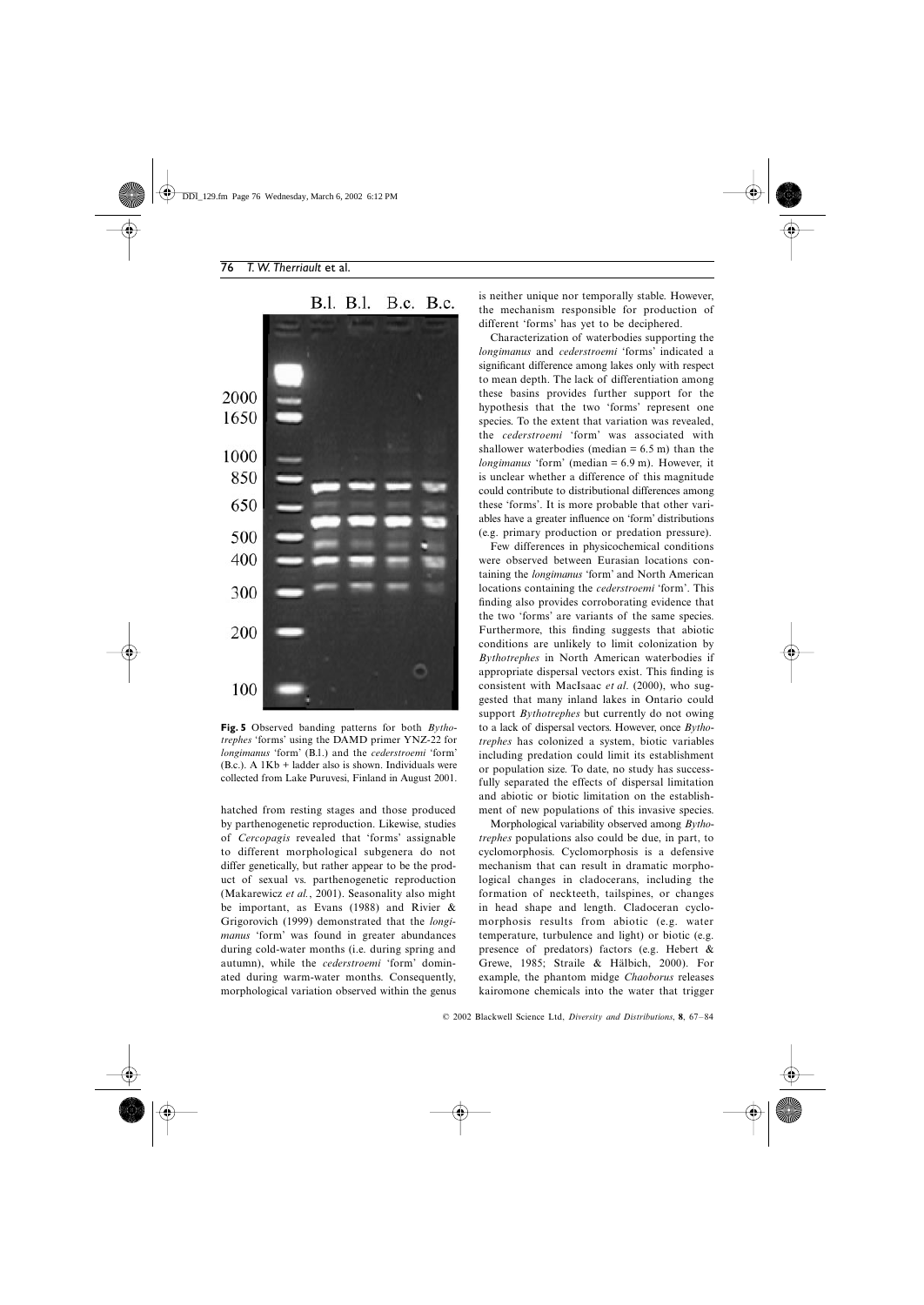cyclomorphosis in *Daphnia ambigua* (Hebert & Grewe, 1985). It is unclear whether fish predators can trigger cyclomorphosis in *Bythotrephes*, although they clearly influence body size in some European systems (H. Ketelaars, pers. obs.).

*Bythotrephes* in the Great Lakes demonstrate considerable variation in morphology. For example, specimens collected from Lake Superior exhibited small body size and lack of a caudal kink (D. Jensen, pers. comm.), and resembled the *longimanus* 'form' even though only the *cederstroemi* 'form' is consistently reported in North America. Sullivan & Lehman (1998) also reported that *cederstroemi*-type individuals from Lakes Erie, Huron and Michigan displayed considerable differences with respect to body allometry. However, the mechanism(s) responsible is not understood.

Various mechanisms exist to explain the largescale, global distribution of *Bythotrephes*. As with many cladoceran taxa, *Bythotrephes* can expand its range via natural dispersal of resting eggs by birds (Charalambidou & Ketelaars, unpubl.), fish (Jarnagin *et al.*, 2000), or by passive advection to downstream locations (Herzig, 1985a,b). These resting eggs, stored in sediment egg banks, also allow the continued persistence of *Bythotrephes* in habitats under high predation pressure. In addition, human vectors are responsible for the increased distribution of *Bythotrephes*, including via ships' ballast water, canals or contaminated fishing gear. It now appears that natural dispersal is being dramatically supplanted by human-mediated dispersal. For example, human activities have increased the rate of spread and the geographical range of *Bythotrephes* faster during the latter half of the twentieth century than at any time previously (see MacIsaac *et al.*, 2000). Numerous mechanisms determine *Bythotrephes'* distribution at smaller spatial scales including individual lakes and reservoirs. These factors include fish predation, eutrophication, acidification and reservoir impoundment.

#### **Fish predation effects**

Fish predation is one mechanism that may clearly regulate *Bythotrephes* abundance. Planktivorous fishes selectively consume *Bythotrephes*, especially during summer months when it is most abundant (e.g. Lindström, 1955; Nilsson, 1955; Berg & Grimaldi, 1966; Langeland, 1978; Mills *et al.*, 1992; Coulas *et al.*, 1998). For example,

*Coregonus* spp. in Lago Maggiore, Italy, had a higher preference for *B. longimanus* than for any other crustacean plankton (de Bernardi & Giussani, 1975; de Bernardi *et al.*, 1987). *Bythotrephes* can compose > 90% of total gut contents at times of high predation pressure (Nilsson, 1961, 1965; Fitzmaurice, 1979; Coulas *et al.*, 1998).

A large body of literature has developed illustrating that intense fish predation can be a potent mechanism limiting local occurrence or abundance of *Bythotrephes* (e.g. Huitfeldt-Kaas, 1935; Berg, 1951; Patalas, 1954; Stenson, 1978; Vekhov, 1982). For example, Stenson (1972) and Langeland (1972) showed that *B. longimanus* was eliminated or abundances reduced to non-detectable levels from lakes with high fish predation intensity. Svärdson (1976) reported *Bythotrephes* in 37 of 41 Swedish lakes without fish but in only four of eight lakes with fish. Langeland (1972, 1978) reported that *B. longimanus* had disappeared from three Norwegian lakes between 1896 and 1971, likely due to predation by Arctic char (*Salvelinus alpinus*).

It is important to note that resting eggs may remain in lake sediments for some years, thereby allowing re-establishment of *Bythotrephes* following relaxation of predation pressure or changes in limnological conditions (e.g. recovery from eutrophication or acid stress; see below). Nevertheless, if *Bythotrephes* is found in fish gut contents but is not detectable in water column samples, it is likely to be experiencing intense predation pressure (Stenson, 1978), the magnitude of which might limit its ability to colonize or persist in novel habitats. As evidence, Yan & Pawson (1997) and Yan *et al*. (2001) proposed that *Bythotrephes* gains refuge from planktivorous fish by living in regions of the water column not exploited by fishes. Yan *et al*. (2001) argued that if the hypolimnion is deeper than twice the Secchi disk depth, a warm, dark layer exists wherein hypolimnetic, stenothermal planktivorous fish could not see or prey on overlying *Bythotrephes*. Conversely, if Secchi disk depth exceeds thermocline depth, fish can see and exploit overlying *Bythotrephes* (Yan *et al.*, 2001).

The caudal process affords some protection against gape-limited planktivorous fish, but it is less likely to be effective against larger fishes. In general, larger-bodied planktivores can fully exploit *Bythotrephes*, while smaller individuals may have trouble handling or swallowing this species. Some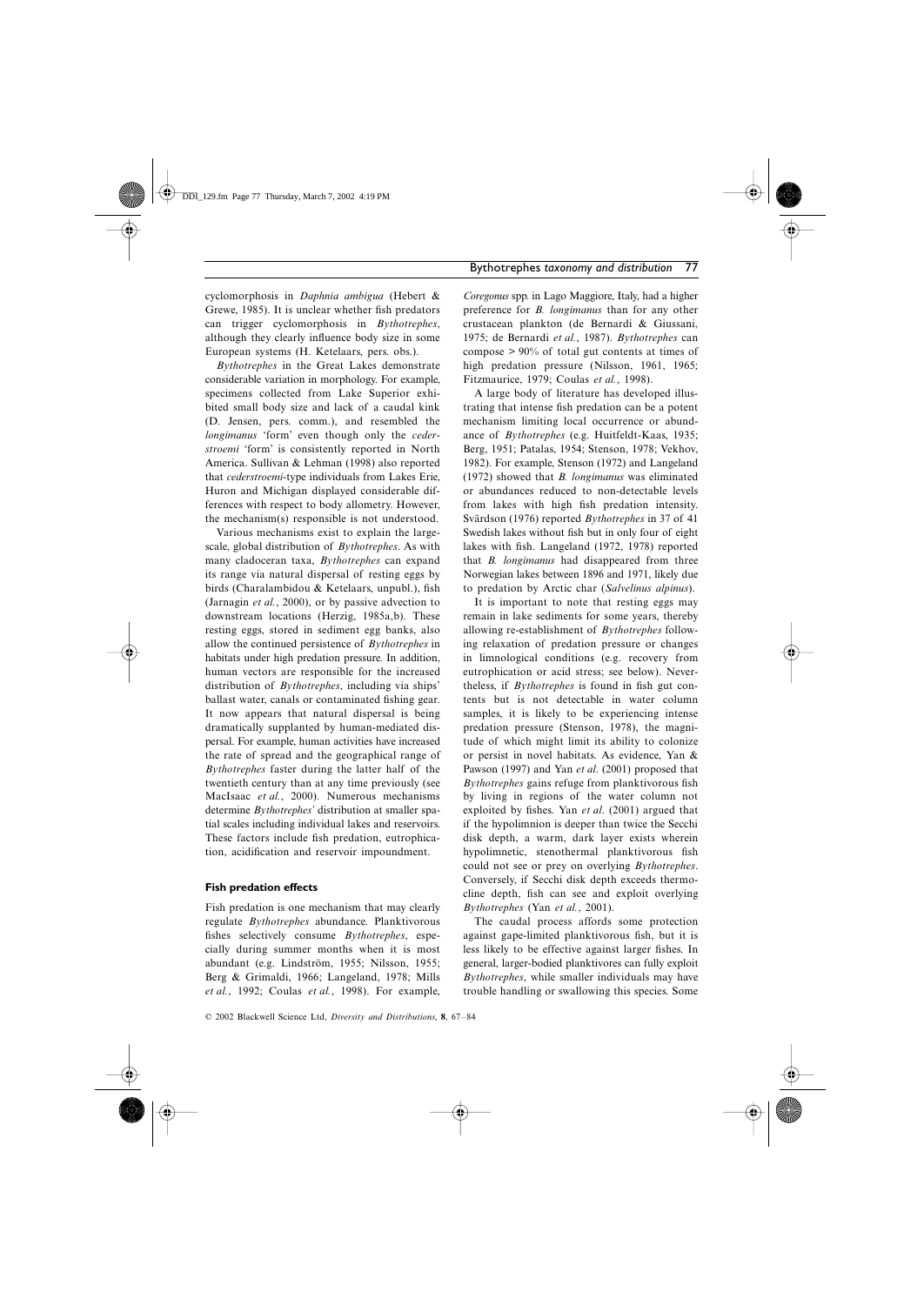smaller fishes can exploit *Bythotrephes*, although preferential selection is best described for old, large age classes (Klemetsen, 1973; Kogan, 1974; de Bernardi *et al.*, 1987). *Bythotrephes* may respond to planktivory through adjustments in clutch size, producing fewer, larger offspring, and by producing longer caudal barb pairs; these defences are apparently most effective against gape-limited planktivorous fishes (Straile & Hälbich, 2000). Thus, strong evidence exists to link fish predation to regulation of occurrence, abundance, life history characteristics and body allometry of *Bythotrephes*.

#### **Eutrophication and acidification effects**

Both cultural eutrophication and anthropogenic acidification operate on regional to local spatial scales. Lake eutrophication strongly affects zooplankton assemblages, including adverse effects on abundance of *Bythotrephes* in most instances. For example, *Bythotrephes* disappeared from the zooplankton community of Lake Ringsjön, Sweden sometime between 1883 and 1972–83 (Bergstrand, 1990) as well as from Lake Võrtsjärv, Estonia (Haberman, 1998) owing to eutrophication. *Bythotrephes longimanus* is a relatively rare and unimportant member of the plankton community in Lake Tyrifjord, Norway, a system that has been affected by cultural eutrophication since the 1930s (Langeland, 1974). This pattern has been repeated in many other systems across Europe (Goulden, 1964; Harmsworth, 1967; Smyly, 1972; Nilsson & Pejler, 1973; Jeppesen *et al.*, 1996).

The effects of eutrophication on *Bythotrephes* abundance are, however, reversible. In Lake Mondsee, Austria, abundance of *B. longimanus* decreased slightly during a period of rapid eutrophication, but later increased following implementation of pollution control measures (Nauwerck, 1991). These effects were even more pronounced in Lago Maggiore, Italy, where *Bythotrephes* declined in abundance as the lake eutrophied, but subsequently recovered as phosphorus abatement was implemented and the lake experienced oligotrophication (Manca & Ruggiu, 1998). Virtually the same pattern was observed in Lake Lucerne, Switzerland as it experienced eutrophication and then oligotrophication (Mookerji *et al.*, 1998). In Kortowskie Lake, Poland, an intensive restoration program resulted in improvement in water quality and establishment of *B. longimanus* (Widuto,

1977). These observations also are consistent with synoptic surveys conducted throughout the Mazurian lake district of Poland, where *Bythotrephes* occurs most commonly in less eutrophic waterbodies (Gieysztor, 1959; Patalas & Patalas, 1966).

Available evidence indicates that lake eutrophication and the intensity of fish planktivory on *Bythotrephes* are inextricably linked (see MacIsaac *et al.*, 2000). Consequently, the disappearance of *Bythotrephes* from eutrophic lakes may be related more to planktivory than to intolerance of physical or chemical conditions. The best available evidence to explore this concept may be derived from Jeppesen *et al*.'s (1996) study of 30 Danish lakes. In these systems, planktivore biomass was positively correlated with lake trophic condition, while body size of zooplankton was inversely related.

Acid stress is another important factor that affects the distribution of fish and other aquatic taxa. Acid precipitation has affected many lakes in northern Europe, resulting in acid stress and reduced fish population densities. However, lack of fish in mildly acid-stressed or recovering lakes may facilitate establishment or increased population densities of *Bythotrephes*. In Lake Östra Nedsjön, Sweden, for example, *B. longimanus* declined as a limed lake slowly re-acidified, but then increased after a second lime treatment raised lake pH and, more importantly, caused the virtual loss of planktivorous vendace, *C. albula* (Ekström & Hörnström, 1995). *Bythotrephes longimanus* also immigrated to Lake Gårdsjön, Sweden, after liming increased its pH from 4.67 to 7.35 (Stenson & Svensson, 1995). It established in this lake despite the presence of stocked brown trout (*Salmo trutta*) and rainbow trout (*Onchorhynchus mykiss*); however, Stenson & Svensson (1995) argued that planktivory on *Bythotrephes* was likely quite low. Large brown trout preferentially selected juvenile rainbow trout whose diet was heavily dominated (> 99%) by *Daphnia*, thereby allowing *Bythotrephes* to avoid direct predation pressure. Other Swedish studies also have noted increased importance of *B. longimanus* to zooplankton communities in acid lakes with reduced predation pressure (Andersson, 1972; Hörnström *et al.*, 1973). Thus, both lake oligotrophication and acidification may create conditions favourable to establishment and survival of *Bythotrephes*. However, tolerance of *Bythotrephes* to acidification has not been determined.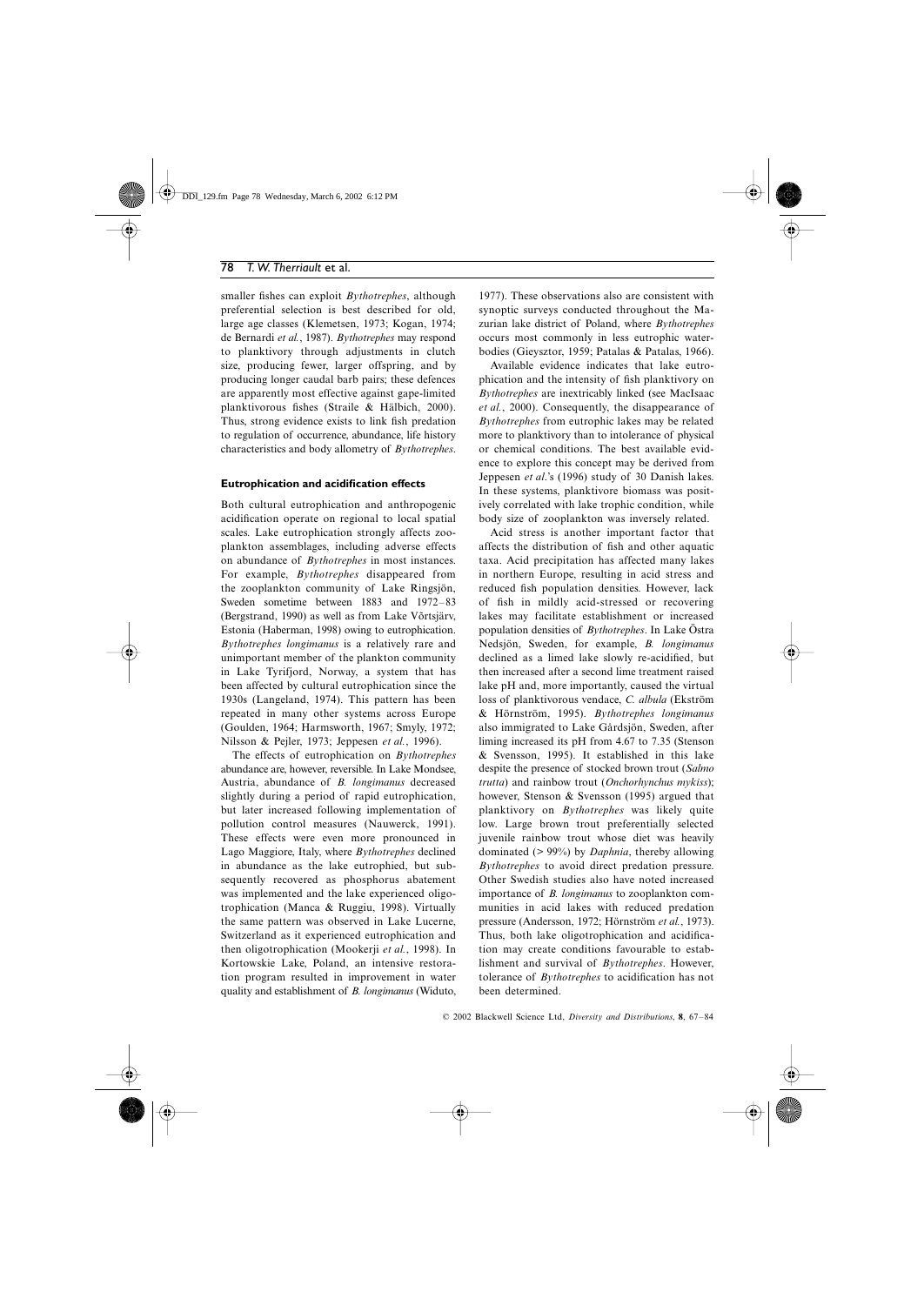

**Fig. 6** The Volga River drainage showing the reservoir system and year(s) of impoundment for each reservoir. Arrows show the spread of *Bythotrephes* through this system, and the year of establishment for each reservoir successfully invaded is also indicated.

## **Reservoir impoundment and other human-mediated dispersal effects**

Reservoir impoundment alters the hydrological regime of watersheds. Following impoundment, the water mass of the newly created reservoir assumes the characteristics of a lacustrine environment (i.e. reduced water velocity), while the regulated outflow might have increased or decreased water velocity depending on operations. Zozulya (1979) reported that *Bythotrephes* abundance was significantly higher near reservoir dams relative to more riverine locations upstream. Its spread through the Volga reservoir system of Russia illustrates the effects human activities have had on the dispersal of this zooplankter in Eurasia (Fig. 6). Originally confined to deep, lacustrine habitats, *Bythotrephes* first appeared in the Upper-Volga Reservoir in the early 1900s (Chugunov, 1922). Despite downstream drift of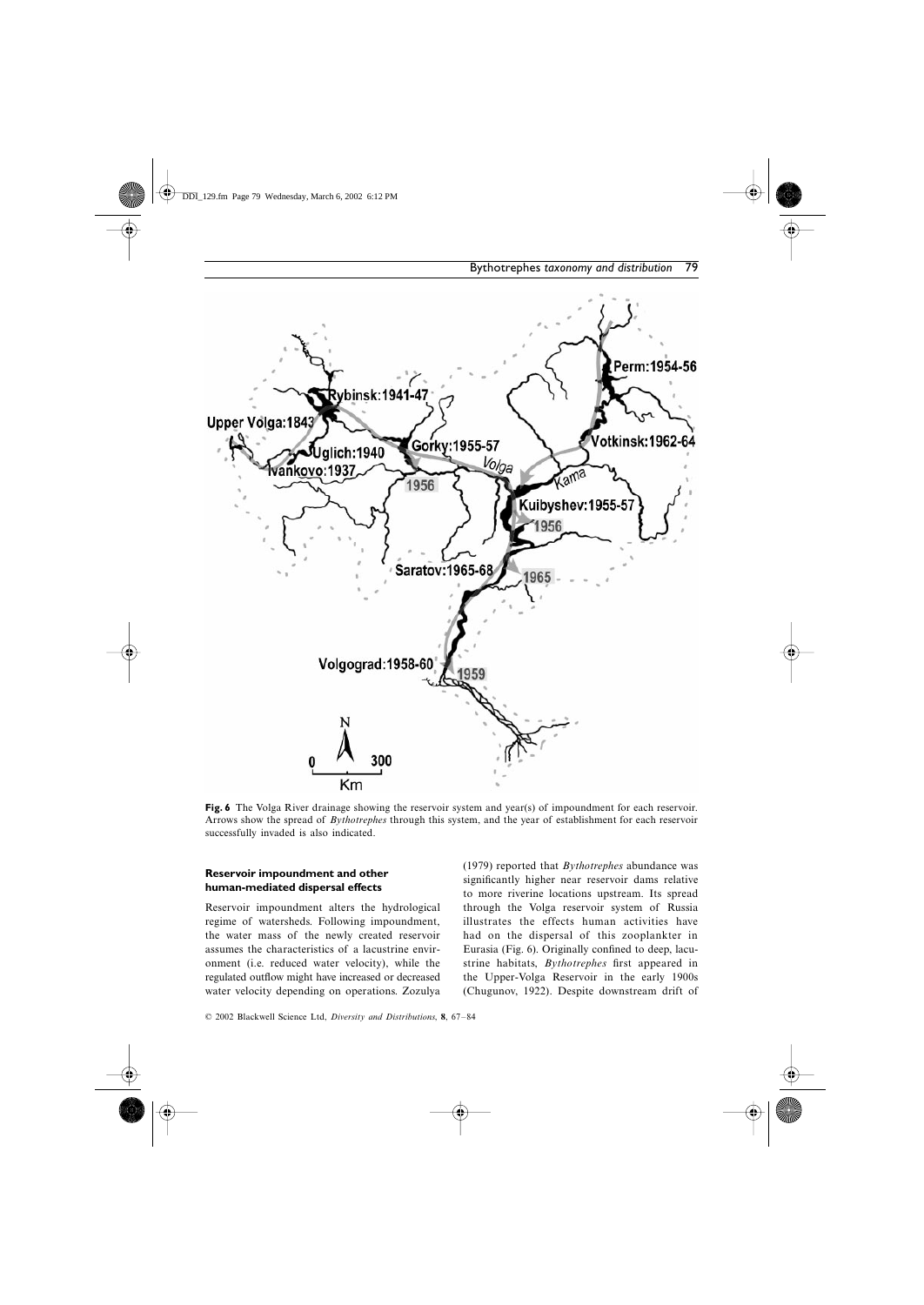planktonic stages or resting eggs, the species failed to establish at downstream locations before the 1930s, likely owing to unfavourable flow conditions (Rivier & Dziuban, 1978). However, with reservoir impoundment on the Upper-Volga River in the 1930s and 1940s, suitable conditions were created for the establishment of new populations (Mordukhai-Boltovskoi & Dziuban, 1976; Rivier & Dziuban, 1978). Rapid colonization by *Bythotrephes* occurred as additional reservoirs were impounded farther downstream (Fig. 6).

Reservoir impoundment also affects fish populations and, indirectly, *Bythotrephes* occurrence. For example, Jensen (1988) reported that size and predation pressure exerted by planktivorous brown trout and Arctic char increased following impoundment of Nesjö Reservoir, Norway, resulting in increased predation on *B. longimanus*. Aass (1969) reported a similar pattern in Aursjöen Reservoir, Norway.

Canal creation is another human-mediated activity that has increased the spread of aquatic species. However, unlike reservoir impoundment that creates favourable conditions for the establishment of new species, canal construction removes barriers to dispersal at regional or larger spatial scales. For example, creation of the Volga-Don Canal in 1952 significantly increased commercial shipping activities, thereby providing a mechanism for the spread of aquatic species in the Ponto-Caspian region (Ricciardi & MacIsaac, 2000; Cristescu *et al.*, 2001). This and other waterways have created 'invasion corridors' that have enhanced dispersal of *Bythotrephes* to the Tsimlyansk Reservoir and Don River Drainage (Mordukhai-Boltovskoi & Rivier, 1987). Shipping activities also have been implicated in the spread of *Bythotrephes* to the Netherlands and Belgium (Ketelaars & van Breemen, 1993; Ketelaars & Gille, 1994). Moreover, Sprules *et al*. (1990) speculated that *Bythotrephes* was likely delivered to the Great Lakes via a ship visiting from the Lake Ladoga–Neva River–Baltic Sea region, a pathway susequently corroborated by Berg *et al*. (2002) and by this study.

# **CONCLUSIONS**

Results from the genetic analyses indicate that *longimanus* and *cederstroemi* 'forms' represent a single species, *B. longimanus*. No significant differences were detected in key habitat characteristics of waterbodies supporting the two 'forms'. Furthermore, the observed global distribution pattern for *Bythotrephes* (*longimanus* in central and western Europe and *cederstroemi* in North America) provides additional evidence that *Bythotrephes* is a single, polymorphic species. Fish predation, cultural eutrophication, and lake acidification directly or indirectly affect the local distribution, abundance, life history and body size of *Bythotrephes*. Reservoir and canal construction and global shipping activity affect the regional and intercontinental distribution of *Bythotrephes*. Once geographical barriers to intercontinental dispersal have been removed, other human mechanisms disperse the species to novel local and regional habitats.

## **ACKNOWLEDGMENTS**

Drs H. Brendelberger, R. de Bernardi, H.R. Bürgi, H. Dumont, C. Erkström, B.A. Faafeng, D. Flössner, S. Haertel, D. Harper, C. Heller, A. Hobæk, K. Irvine, J.G. Jones, W. Jurasz, P. Kasprzak, J. Lindgrin, C. Lingegaard, M. Manca, L. Neudahl, B. Peljer, K. Pettersson, M. Pidgaiko, I. Rivier, J. Sarvala, I. Telesh, B. Walseng, N. Walz, L. Weider, I. Winfield, N. Yalynskaya, N. Yan and J.O. Young and the Norwegian Institute for Water Research (NIVA), provided data and insights from their respective European regions without which this work would not have been possible. Two anonymous referees and D.M. Richardson provided valuable comments on a previous version of this manuscript. TWT was supported by an NSERC postdoctoral fellowship, IAG was supported by NATO and GLIER postdoctoral fellowships, and MEC was supported by an OGS fellowship. Funding for this study was made possible by grants to HJM and DH from NSERC (Canada). Dr P.D.N. Hebert provided funding for mitochondrial gene sequencing.

# **SUPPLEMENTARY MATERIAL**

The following material is available from http:// www.blackwell-science.com/products/journals/ suppmat/DDI/DDI129/DDI129sm.htm

**Appendix 1** Eurasia and North America water bodies with reported populations of *Bythotrephes*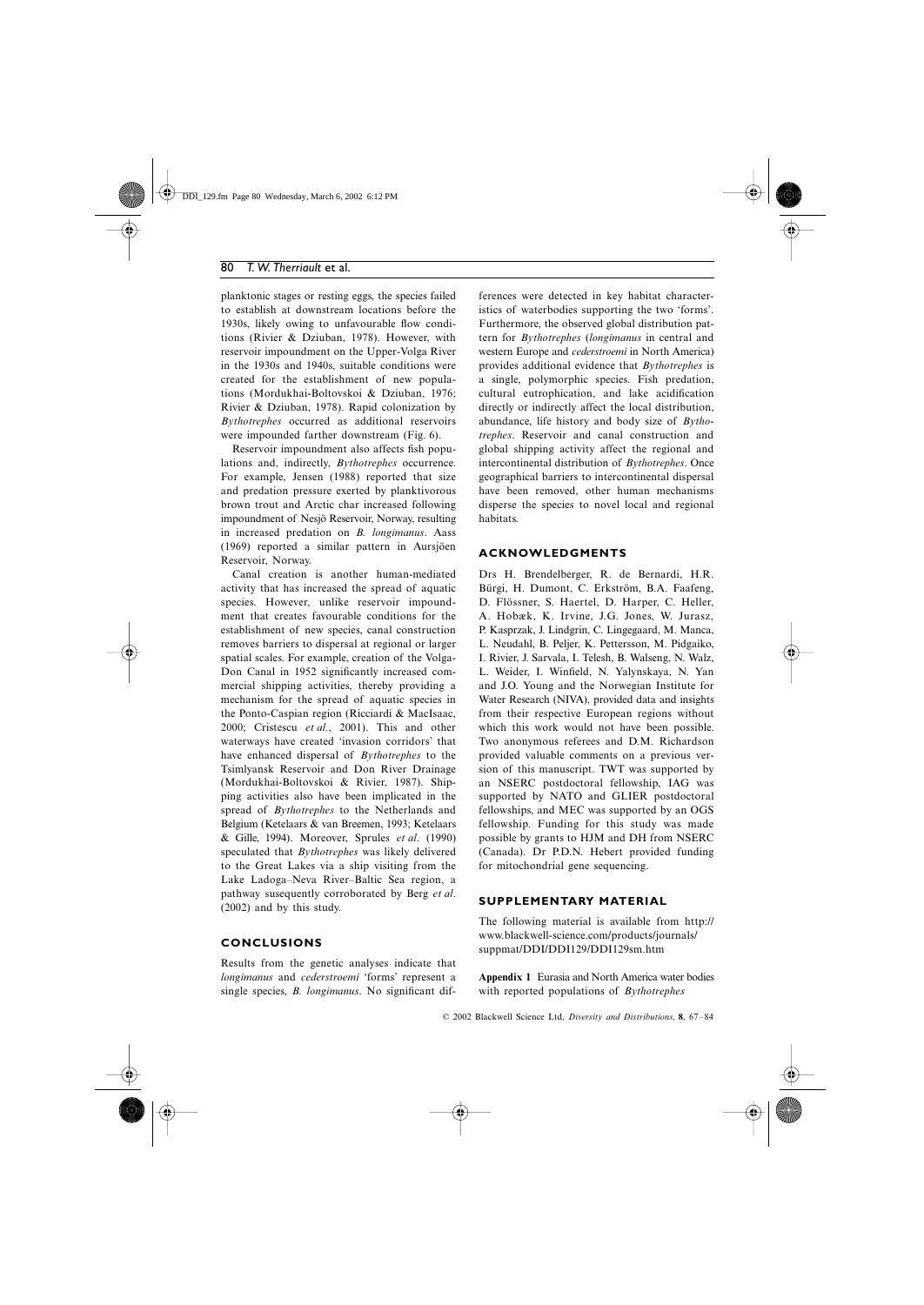## **REFERENCES**

- Aass, P. (1969) Crustacea, especially *Lepidurus arcticus* Pallas, as brown trout food in Norwegian mountain reservoirs. *Institute for Freshwater Research, Drottningholm* **49**, 183–201.
- Andersson, B. (1972) The diet of perch in acidified lakes in western Sweden. *Institute for Freshwater Research, Drottningholm* **17**, 1–21.
- Behning, A.L. (1941) *Cladocera of the Caucasus*. Gruzmedgiz, Tbilisi.
- Berg, M. (1951) Om kosthaldet hos auren i Espedalsvatnet og Sjusjöen. (On the feeding habits of the trout in Espedalsvatn and the Sjusjö). *Nytt Magasin Naturviteuskapene* **88**, 165–205.
- Berg, D.J. & Garton, D.W. (1994) Genetic differentiation in North American and European populations of the cladoceran *Bythotrephes*. *Limnology and Oceanography* **39**, 1503–1516.
- Berg, D.J., Garton, D.W., MacIsaac, H.J., Panov, V.E. & Telesh, I.V. (2002) Changes in genetic structure of North American *Bythotrephes* populations following invasion from Lake Ladoga, Russia. *Freshwater Biology* **47**, 275–282.
- Berg, A. & Grimaldi, E. (1966) Ecological relationships between planktophagic fish species in the Lago Maggiore. *Verhandlungen Internationale Vereinigung für Theoretische und Angewandte Limnologie* **18**, 1065–1073.
- Bergstrand, E. (1990) Changes in the fish and zooplankton communities of Ringsjön, a Swedish lake undergoing man-made eutrophication. *Hydrobiologia* **191**, 57–66.
- de Bernardi, R. & Giussani, G. (1975) Population dynamics of three cladocerans of Lago Maggiore related to predation pressure by a planktophagous fish. *Verhandlungen Internationale Vereinigung für Theoretische und Angewandte Limnologie* **19**, 2906–2912.
- de Bernardi, R., Giussani, G. & Manca, M. (1987) Cladocera: predators and prey. *Hydrobiologia* **145**, 225–243.
- Borbely, J. (2001) *Modelling the spread of the spiny waterflea (*Bythotrephes longimanus*) in inland lakes in Ontario using gravity models and GIS.* MSc Thesis, University of Windsor, 149 pp.
- Bosselmann, S. (1974) The crustacean plankton of Lake Esrom. *Archiv für Hydrobiologie* **74**, 18–31.
- Bürgi, H.R. & Egli, B. (1984) Crustacean-Plankton des Vierwaldstättersees. Grössenfraktionierung und Abundanzdynamik in Den Jahren 1976 bis 1979. *Schweizerische Zeitschrift für Hydrologie* **47**, 197– 224.
- Burkhardt, S. (1994) Seasonal size variation in the predatory cladoceran *Bythotrephes cederstroemii* in Lake Michigan. *Freshwater Biology* **31**, 97–108.
- Chugunov, N.L. (1922) On *Bythotrephes cederstroemii* Schödl. from the lower reaches of the River Volga. *Russkii Gidrobiologicheskii Zhurnal* **1**, 82–88.
- Coulas, R., MacIsaac, H.J. & Dunlop, W. (1998) Selective predation by lake herring (*Coregonus artedi*) on exotic zooplankton (*Bythotrephes cederstroemi*) in Harp Lake, Ontario. *Freshwater Biology* **40**, 343–355.
- Cristescu, M.E.A., Hebert, P.D.N., Witt, J.D.S., MacIsaac, H.J. & Grigorovich, I.A. (2001) An invasion history for *Cercopagis pengoi* based on mitochondrial gene sequences. *Limnology and Oceanography* **46**, 234–239.
- Devlin, R.H., McNeil, B.K., Groves, D.D. & Donalson, E.M. (1991) Isolation of a Y-chromosomal DNA probe capable of determining sex in Chinook salmon (*Oncorhynchus tshawytscha*). *Canadian Journal of Fisheries and Aquatic Sciences* **48**, 1606–1612.
- Evans, M.S. (1988) *Bythotrephes cederstroemi*: its new appearance in Lake Michigan. *Journal of Great Lakes Research* **14**, 524–525.
- Fitzmaurice, P. (1979) Selective predation on Cladocera by brown trout *Salmo trutta* L. *Journal of Fish Biology* **15**, 521–525.
- Flössner, D. (1972) Krebstiere, Crustacea. *Kiemen- und Blattfüßer, Branchiopoda, Fischläuse, Branchiura*. G. Fischer Verlag, Jena.
- Flössner, D. (2000) *Die Haplopoda und Cladocera (Ohne Bosminidae) Mitteleuropas*. Backhuys Publishers, Leiden.
- Folmer, O., Black, M., Hoeh, W., Lutz, R. & Vrijenhoek, R. (1994) DNA primers for amplification of mitochondrial cytochrome c oxidase subunit I from diverse metazoan invertebrates. *Molecular Marine Biology and Biotechnology* **3**, 294–299.
- Gieysztor, M. (1959) On a continuous series of lakes. *Polskie Archiwum Hydrobiologii* **6**, 175–187.
- Goulden, C.E. (1964) The history of the cladoceran fauna of Estwaite Water (England) and its limnological significance. *Archiv für Hydrobiologie* **60**,  $1 - 52$ .
- Grigorovich, I.A., MacIsaac, H.J., Rivier, I.K., Aladin, N.V. & Panov, V.E. (2000) Comparative biology of the predatory cladoceran *Cercopagis pengoi* from Lake Ontario. Baltic Sea and Caspian Sea. *Archiv für Hydrobiologie* **149**, 23–50.
- Grigorovich, I.A., Pashkova, O.V., Gromova, Y.F. & van Overdijk, C.D.A. (1998) *Bythotrephes longimanus* in the Commonwealth of Independent States: variability, distribution and ecology. *Hydrobiologia* **379**, 183–198.
- Haberman, J. (1998) Zooplankton of Lake Võrtsjärv. *Limnologica* **28**, 49–65.
- Harmsworth, R.V. (1967) The developmental history of Blelham Tarn (England) as shown by animal microfossils, with special reference to the Cladocera. *Ecological Monographs* **38**, 223–241.
- Heath, D.D., Iwama, G.K. & Devlin, R.H. (1993) PCR primed with VNTR core sequences yields species specific patterns and hypervariable probes. *Nucleic Acids Research* **21**, 5782–5785.

<sup>© 2002</sup> Blackwell Science Ltd, *Diversity and Distributions*, **8**, 67–84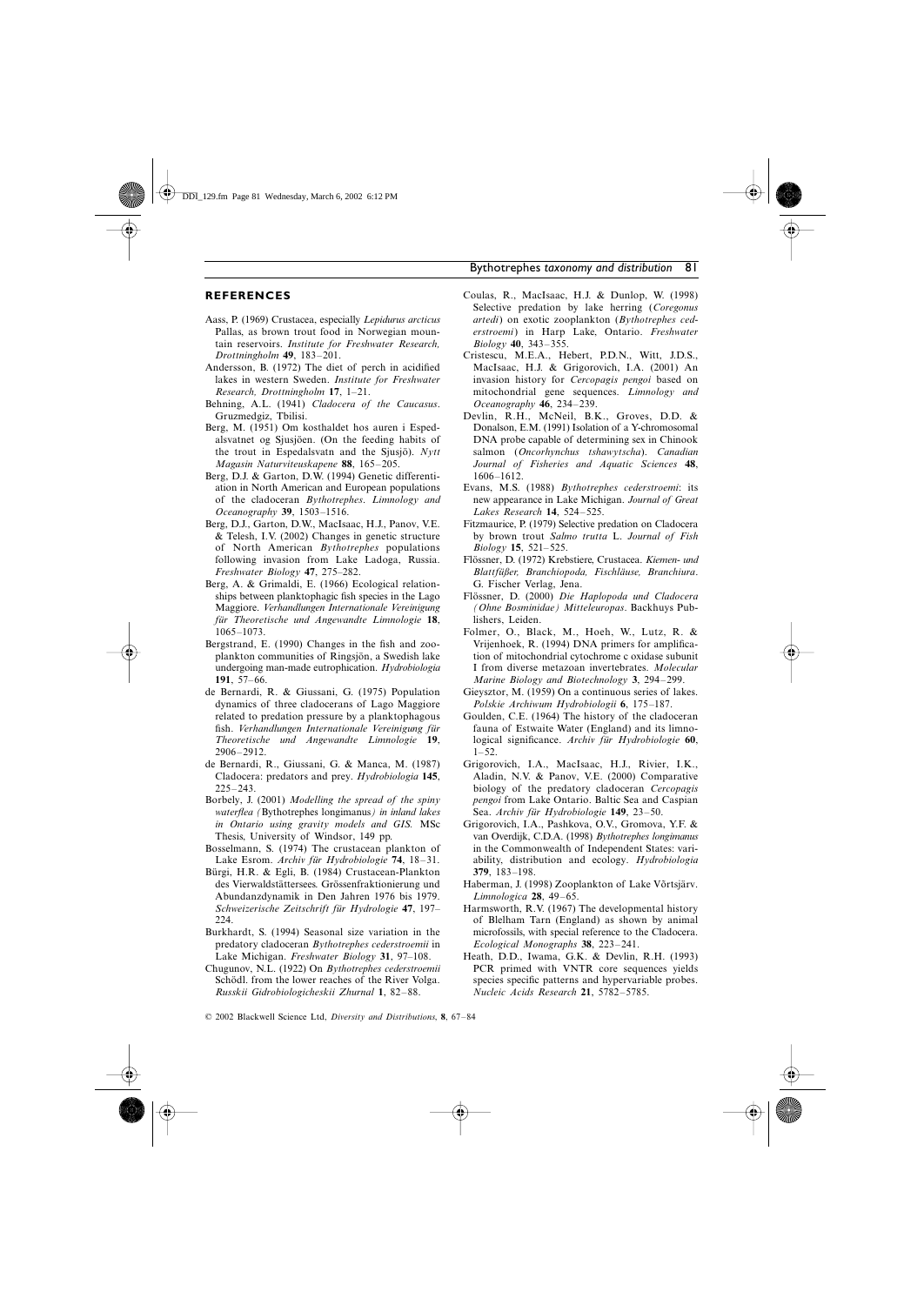- Hebert, P.D.N. & Grewe, P.M. (1985) *Chaoborus*induced shifts in the morphology of *Daphnia ambigua*. *Limnology and Oceanography* **30**, 1291–1297.
- Herzig, A. (1985a) Fischnahrtier-Almanach für den Mondsee. *Osterreichs Fischerer* **38**, 97–108.
- Herzig, A. (1985b) Resting eggs a significant stage in the life cycle of crustaceans, *Leptodora kindtii* and *Bythotrephes longimanus. Verhandlungen der Internationalen Vereinigung für Theoretische und Angewandte Limnologie* **22**, 3088–3098.
- Hoffman, J.C., Smith, M.E. & Lehman, J.T. (2001) Perch or plankton: top-down control of *Daphnia* by yellow perch (*Perca flavescens*) or *Bythotrephes cederstroemi* in an inland lake? *Freshwater Biology* **46**, 759–775.
- Hörnström, E., Ekström, C., Miller, U. & Dickson, W. (1973) Försurningens inverkan på västkustsjör. *Institute for Freshwater Research, Drottningholm* **4**, 1–97.
- Huitfeldt-Kaas, H. (1935) *Der Einfluss der Gewasserregelungen auf den Fischbestand in Binnenseen*. Nationaltrykkeriet, Oslo, 105 pp.
- Ischreyt, G. (1930) Morphology and mode of life of *Bythotrephes longimanus* Leydig. *Archiv für Hydrobiologie* **21**, 241–324.
- Jarnagin, S.T., Swan, B.K. & Kerfoot, W.C. (2000) Fish as vectors in the dispersal of *Bythotrephes cederstroemi*: diapausing eggs survive passage through the gut. *Freshwater Biology* **43**, 579–589.
- Jensen, J.W. (1988) Crustacean plankton and fish during the first decade of a subalpine, man-made reservoir. *Nordic Journal of Freshwater Research* **64**, 5–53.
- Jeppesen, E., Madsen, E.A. & Jensen, J.P. (1996) Reconstructing the past density of planktivorous fish and trophic structure from sedimentary zooplankton fossils: a surface sediment calibration data set from shallow lakes. *Freshwater Biology* **36**, 115–127.
- Johannsson, O.E., Mills, E.L. & O'Gorman, R. (1991) Changes in the nearshore and offshore zooplankton communities in Lake Ontario: 1981– 88. *Canadian Journal of Fisheries and Aquatic Sciences* **48**, 1546–1557.
- Kasymov, A.G. (1972) *Freshwater Fauna of the Caucasus*. Elm Press, Baku.
- Ketelaars, H.A.M. & Gille, L. (1994) Range extension of the predatory cladoceran *Bythotrephes longimanus* Leydig 1860 (Crustacea, Onychopoda) in western Europe. *Netherlands Journal of Aquatic Ecology* **28**, 175–180.
- Ketelaars, H.A.M. & van Breemen, W.C.A. (1993) The invasion of the predatory cladoceran *Bythotrephes longimanus* Leydig and its influence on the plankton communities in the Biesbosch Reservoirs. *Verhandlungen der Internationalen Vereinigung für Theoretische und Angewandte Limnologie* **25**, 1168– 1175.
- Ketelaars, H.A.M., Wagenvoort, A.J., Herbst, R.F., van der Salm, P.A.W. & de Jonge-Pinkster, G.J. (1995) Life history characteristics and distribution of *Bythotrephes longimanus* Leydig (Crustacea, Onychopoda) in the Biesbosch reservoirs. *Hydrobiologia* **307**, 239–251.
- Klemetsen, A. (1973) Pelagic, plankton-eating perch. *Astarte* **6**, 27–33.
- Kogan, A.V. (1974) The role of predatory cladocera in the feeding of the tyul'ka *Clupeonella delicatula caspia* morpha *tscharchalensis* in Kuybyshev Reservoir. *Voprosy Ikhtiologii* **14**, 110–114.
- Langeland, A. (1972) A comparison of the zooplankton communities in seven mountain lakes near Lillehammer, Norway (1896 and 1971). *Norwegian Journal of Zoology* **20**, 213–226.
- Langeland, A. (1974) Long-term changes in the plankton of Lake Tyrifjord. *Norway. Norwegian Journal of Zoology* **22**, 207–219.
- Langeland, A. (1978) Effect of fish (*Salvelinus alpinus*, arctic char) predation on the zooplankton in ten Norwegian lakes. *Verhandlungen Internationale Vereinigung für Theoretische und Angewandte Limnologie* **20**, 2065–2069.
- Lezin, V.A. (1982) Plankton. In Lakes of Central Kazakhstan, Integrated typological description of regime and resources. Nauka Press, Alma-Ata, 106–121.
- Lindström, T. (1955) On the relation fish size food size. *Institute for Freshwater Research, Drottningholm* **36**, 133–147.
- Lysebo, E.M. (1995) Behavioural and morphological changes in polymorphic *Daphnia* related to different predation regimes. *Hydrobiologia* **307**, 185– 191.
- Macan, T.T. (1970) Biological Studies of the English Lakes. Elsevier Co., Inc, New York.
- MacIsaac, H.J., Ketelaars, H.A.M., Grigorovich, I.A., Ramcharan, C.W. & Yan, N.D. (2000) Modeling *Bythotrephes longimanus* invasions in the Great Lakes based on its European distribution. *Archiv für Hydrobiologie* **149**, 1–21.
- Makarewicz, J.C., Grigorovich, I.A., Mills, E., Damaske, E., Cristescu, M.E., Pearsall, W., LaVoie, M.J., Keats, R., Rudstam, L., Hebert, P., Halbritter, H., Kelly, T., Matkovich, C. & MacIsaac, H.J. (2001) Distribution, fecundity, and genetics of *Cercopagis pengoi* (Ostroumov) (Crustacea, Cladocera) in Lake Ontario. *Journal of Great Lakes Research* **27**, 19–32.
- Manca, M. & Ruggiu, D. (1998) Consequences of pelagic food-web changes during a long-term lake oligotrophication process. *Limnology and Oceanography* **43**, 1368–1373.
- Manuilova, E.F. (1964) *Cladocerans of the Fauna of the USSR. Keys to the Fauna of the USSR published by the Zoological Institute of the Academy Sciences of the USSR*, no. 88, p. 328. Nauka, Moscow–Leningrad.

© 2002 Blackwell Science Ltd, *Diversity and Distributions*, **8**, 67–84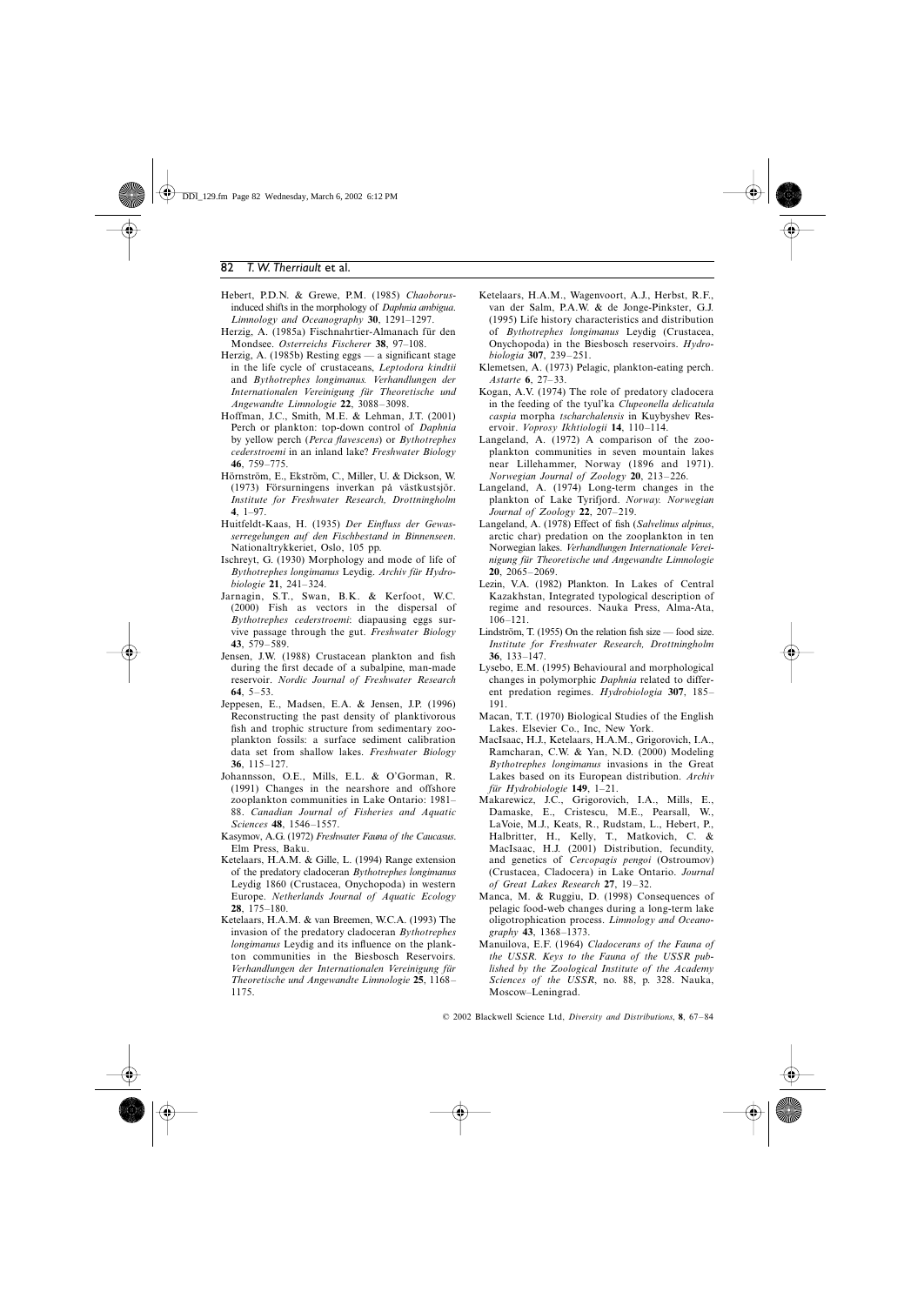- Martin, J.W. & Cash-Clark, C.E. (1995) The external morphology of the onychopod 'cladoceran' genus *Bythotrephes* (Crustacea, Branchiopoda, Onychopoda, Cercopagididae), with notes on the morphology and phylogeny of the order Onychopoda. *Zoologica Scripta* **24**, 61–90.
- Miller, M.P. (1997) Tools for population genetic analyses (TFPGA) 1.3: a windows program for the analysis of allozyme and molecular population genetic data. E-mail: MPM2@jan.ucc.nau.edu.
- Mills, E.L., O'Gorman, R., DeGisi, J., Heberger, R. & House, R. (1992) Food of the alewife (*Alosa pseudoharengus*) in Lake Ontario before and after the establishment of *Bythotrephes cederstroemi*. *Canadian Journal of Fisheries and Aquatic Sciences* **48**, 140–145.
- Mookerji, N., Heller, C., Meng, H.J., Bürgi, H.R. & Müller, R. (1998) Diel and seasonal patterns of food intake and prey selection by *Coregonus* sp. in re-oligotrophicated Lake Lucerne, Switzerland. *Journal of Fish Biology* **52**, 443–457.
- Mordukhai-Boltovskaya, E.D. (1959) On the systematics of the genus *Bythotrephes* Leydig (Cladocera). *Byulleten instituta Biologii vodokhranilishch akademii nauk SSSR* **4**, 29–32.
- Mordukhai-Boltovskoi, F.D. & Dziuban, N.A. (1976) Alterations in composition and distribution of the Volga fauna as a result of anthropogenic influence. *Biological Production Processes in the Volga Basin* (ed. by G.V. Nikolskii & N.V. Butorin), pp. 67–82. Nauka, Leningrad.
- Mordukhai-Boltovskoi, F.D. & Rivier, I.K. (1987) *Predatory cladocerans Podonidae, Polyphemidae, Cercopagidae, and Leptodoridae of the world fauna. Keys to the Fauna of the USSR published by the Zoological Institute of the Academy Sciences of the USSR*, no. 148, p. 183. Nauka, Leningrad.
- Næsje, T.F., Jonsson, B., Klyve, L. & Sandlund, O.T. (1987) Food and growth of age-0 smelts, *Osmerus eperlanus*, in a Norwegian fjord lake. *Journal of Fish Biology* **30**, 119–126.
- Nauwerck, A. (1991) Zooplankton changes in Mondsee. *Verhandlungen Internationale Vereinigung für Theoretische und Angewandte Limnologie* **24**, 974– 979.
- Nei, M. (1972) Genetic distance between populations. *The American Naturalist* **106**, 283–292.
- Nilsson, N.-A. (1955) Studies on the feeding habits of trout and char in north Swedish lakes. *Institute for Freshwater Research, Drottningholm* **36**, 163– 225.
- Nilsson, N.-A. (1961) The effect of water-level fluctuations on the feeding habits of trout and char in the Lakes Blåsjön and Jormsjön, north Sweden. *Institute for Freshwater Research, Drottningholm* **42**, 238–261.
- Nilsson, N.-A. (1965) Food segregation between salmonid species in north Sweden. *Institute for Freshwater Research, Drottningholm* **46**, 58–73.
- Nilsson, N.-A. (1979) Food and habitat of the fish community of the offshore region of Lake Vänern, Sweden. *Institute for Freshwater Research, Drottningholm* **58**, 126–139.
- Nilsson, N.-A. & Pejler, B. (1973) On the relation between fish fauna and zooplankton composition in North Swedish Lakes. *Institute for Freshwater Research, Drottningholm* **53**, 51–77.
- Patalas, K. (1954) Pelagic crustacean complex of 28 Pommeranian lakes. *Ekologia Polska* **2**, 61–92.
- Patalas, J. & Patalas, K. (1966) The crustacean plankton communities in Polish lakes. *Verhandlungen Internationale Vereinigung für Theoretische und Angewandte Limnologie* **16**, 432–440.
- Plankensteiner, C. (1992) Produktionsbiologie und Bionomie von *Bythotrephes longimanus* (Leydig) im Mondsee, Ö. Diplomarbeit zur Erlangung des Magistergrades an der Naturwissenschaftlichen Fakultät der Universität Salzburg.
- Ricciardi, A. & MacIsaac, H.J. (2000) Recent mass invasion of the North American Great Lakes by Ponto-Caspian species. *Trends in Ecology and Evolution* **15**, 62–65.
- Rivier, I.K. (1998) The predatory Cladocera (Onychopoda: Podonidae, Polyphemidae, Cercopagidae) and Leptodorida of the world. *Guides to the Identification of the Microinvertebrates of the Continental Waters of the World 13* (ed. by H.J. Dumont), pp. 166–173. Backhuys Publishers, Leiden.
- Rivier, I.K. & Dziuban, N.A. (1978) Zooplankton. *The Volga River and its Life* (ed. by F.D. Mordukhai-Boltovskoi), pp. 153–179. Nauka, Leningrad.
- Rivier, I.K. & Grigorovich, I.A. (1999) Biology of *Bythotrephes* Leydig (Crustacea, Cladocera, Onychopoda): Summary of Research. *Gidrobiologicheskii Zhurnal* **35**, 13–40.
- Rognerud, S. & Kjellberg, G. (1990) Long-term dynamics of the zooplankton community in Lake Mjøsa, the largest lake in Norway. *Verhandlungen Internationale Vereinigung für theoretische und angewandte Limnologie* **24**, 580–585.
- Rylov, V.M. (1921) On the glacial relicts. *Izvestiya Rossiiskogo Gidrologicheskogo Instituta* **1**–**3**, 97– 111.
- Smyly, W.J.P. (1972) The crustacean zooplankton, past and present, in Esthwaite Water. *Verhandlungen Internationale Vereinigung für Theoretische und Angewandte Limnologie* **18**, 320–326.
- Sprules, W.G., Riessen, H.P. & Jin, E.H. (1990) Dynamics of the *Bythotrephes* invasion of the St. Lawrence Great Lakes. *Journal of Great Lakes Research* **16**, 346–351.
- Stenson, J.A.E. (1972) Fish predation effects on species composition of the zooplankton community in eight small forest lakes. *Institute for Freshwater Research, Drottningholm* **52**, 132–148.
- Stenson, J.A.E. (1978) Relations between vertebrate and invertebrate zooplankton predators in some arctic lakes. *Astarte* **11**, 21–26.

<sup>© 2002</sup> Blackwell Science Ltd, *Diversity and Distributions*, **8**, 67–84